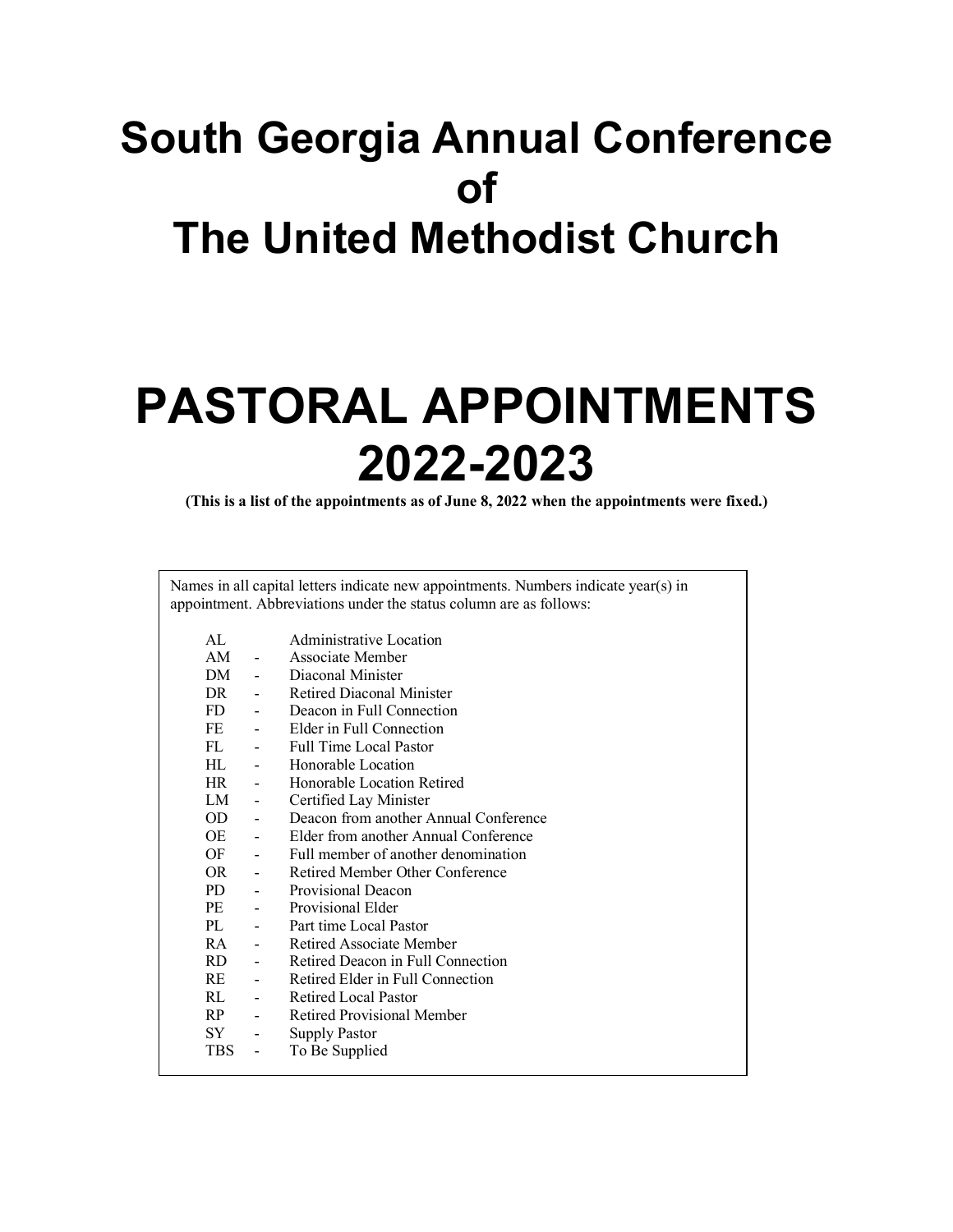## **COASTAL DISTRICT**

|                                                                             |                                                |                     | Appt                             |
|-----------------------------------------------------------------------------|------------------------------------------------|---------------------|----------------------------------|
| <b>Appointment or Charge Name</b><br><b>Coastal District Superintendent</b> | <b>Clergy/Pastor Name</b><br>David W. Thompson | <b>Status</b><br>FE | Years<br>5                       |
| Akin Memorial UMC                                                           | Richard E. Turner                              | RE                  | 8                                |
| Alpha UMC                                                                   | Tommy Braswell                                 | FL.                 | 2                                |
| Arco UMC                                                                    | <b>Wesley Deverger</b>                         | PL                  | 9                                |
| Asbury UMC (Savannah)                                                       | Precious Hawkins                               | FE                  | 3                                |
| Bethesda UMC                                                                | Paul Broussard                                 | $PI_{\ell}$         | 3                                |
| Brunswick First UMC, Deacon                                                 |                                                | FD.                 | 6                                |
| <b>Brunswick First UMC</b>                                                  | William (Bill) Culpepper                       | FE                  | 6                                |
| Canaan Community UMC                                                        | Wright A. Culpepper<br>Franklin D. Fletcher    | PI.                 | 6                                |
| Clyo/Silver Hill Charge                                                     | Nicholas Pumfrey                               | PL                  | 2                                |
| College Place UMC                                                           | <b>SCOTT STANFILL</b>                          | FE                  | 1                                |
| ConneXion UMC                                                               | J. Michael Culbreth                            | FE                  | 7                                |
| Darien UMC                                                                  |                                                | PL                  | 5                                |
| Ellabell UMC                                                                | <b>Bruce Morgan</b><br><b>PATRICK BRANNEN</b>  | FL.                 |                                  |
| Emanuel UMC                                                                 |                                                | FL.                 | 1<br>3                           |
|                                                                             | Ken Sharpe<br><b>ERIC PITTMAN</b>              |                     |                                  |
| Emanuel UMC, Associate                                                      |                                                | PL<br>RI.           | 1                                |
| Emory Chapel UMC                                                            | Wayne Rogers                                   |                     | $\overline{2}$                   |
| Encounter UMC (new chartered church)                                        | Damon M. Hubert                                | FL.                 | 3                                |
| Epworth UMC (Jesup)                                                         | Garth A. Duke-Barton                           | FE                  | 5                                |
| Folkston Charge                                                             | <b>Edward Rawl</b>                             | OR.                 | 17                               |
| Folkston UMC                                                                | William Robby Paulk                            | PE.                 | 2                                |
| Garden City UMC                                                             | <b>Matthew Stout</b>                           | PE.                 | $\overline{2}$<br>$\overline{4}$ |
| Gateway UMC (Bloomingdale)                                                  | Sam Robert Martin                              | FL.                 |                                  |
| Goshen UMC                                                                  | Chance Sorrell Ward                            | FE                  | 11                               |
| Grace UMC (Brunswick)                                                       | James Lawrence Davis                           | FL.                 | $\overline{4}$                   |
| Grace UMC (Savannah)                                                        | Cathy E. Green                                 | FL.                 | 5                                |
| Greater Trinity / Pinkney Chapel Charge                                     | Lindsay Neal                                   | PL                  | 2                                |
| Guyton UMC                                                                  | Matthew C. Waldron                             | FE                  | 6                                |
| Haven Sheffield/New Hope Charge                                             | <b>Chester Harris</b>                          | PL                  | 6                                |
| Hinesville First UMC                                                        | Anthony B. Caldwell                            | FE                  | 5                                |
| Isle Of Hope UMC                                                            | <b>Scott Tucker</b>                            | FE                  | 4                                |
| Isle Of Hope UMC, Deacon                                                    | Meg Bowden Procopio                            | FD                  | 28                               |
| Isle Of Hope UMC, Deacon                                                    | Shannon James Baxter                           | PD                  | 5                                |
| Isle Of Hope UMC, Deacon                                                    | Christina Ruehl                                | OD                  | 5                                |
| Isle Of Hope UMC, Associate                                                 | Michael Miller                                 | FL                  | 4                                |
| Isle Of Hope UMC, Associate                                                 | Sam Paul                                       | FL                  | 2                                |
| Jekyll Island UMC                                                           | Marcia J. Cochran                              | RE                  | 5                                |
| Jesup First UMC                                                             | Rebecca Duke-Barton                            | FE                  | 5                                |
| Kingsland First UMC                                                         | E. Bruce Vaughn                                | FE                  | 5                                |
| Korean Savannah UMC                                                         | Jin-Won Park                                   | OE                  | 10                               |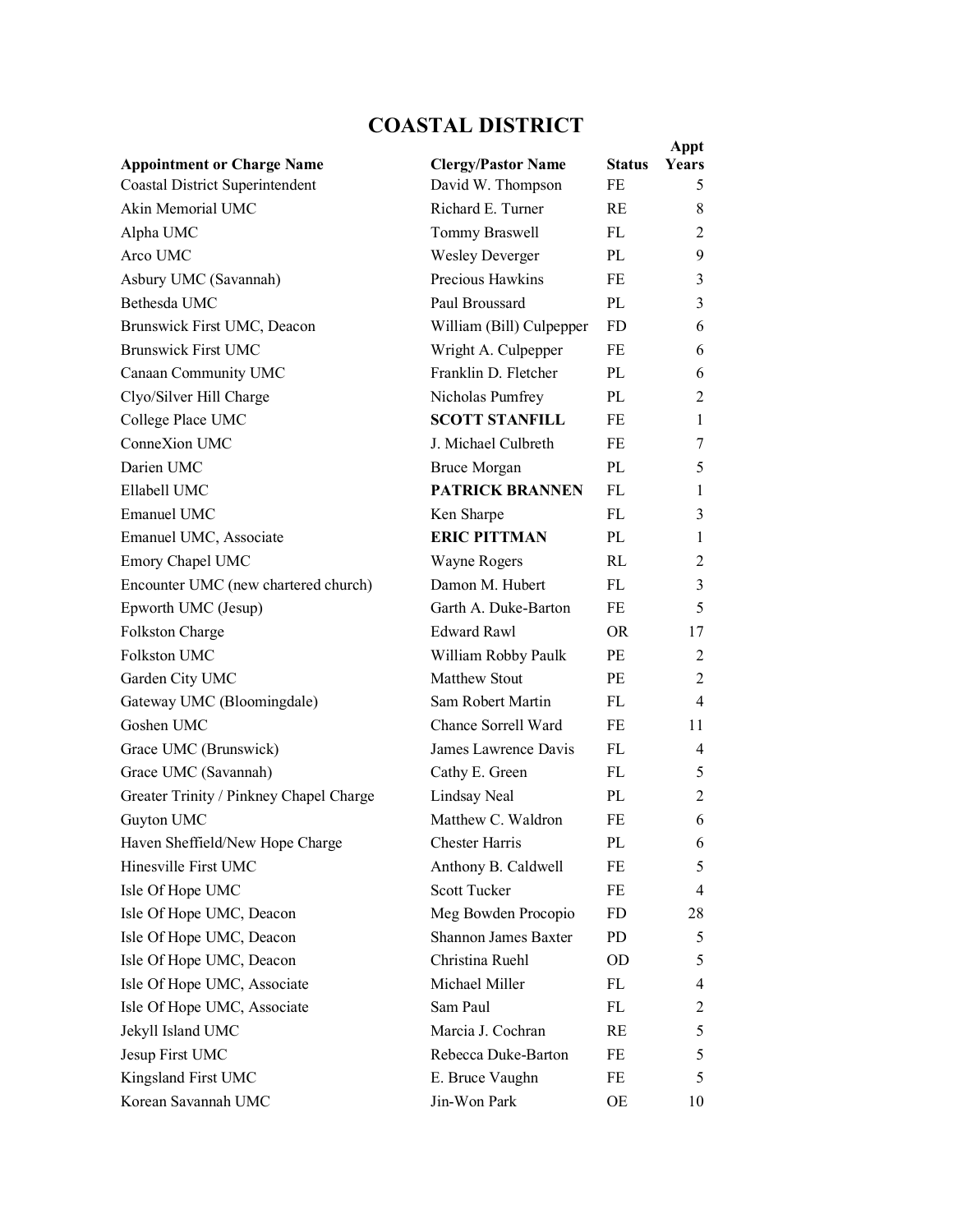| Lakeside UMC                               | Donald C. Combs            | RE        | 13             |
|--------------------------------------------|----------------------------|-----------|----------------|
| Lakeside UMC, Assistant                    | TBS (Jeffery Doke)         | LM        | $\mathfrak{Z}$ |
| Ludowici UMC                               | <b>Walter Pelton</b>       | LM        | 3              |
| Meldrim/Marlow Charge                      | <b>THOMAS WHATLEY</b>      | FL        | $\mathbf{1}$   |
| Midway UMC (Midway, GA)                    | <b>Charles Henry Perry</b> | FE        | $\tau$         |
| Morgans Chapel UMC                         | Charles Larry Stricklin    | FL        | 5              |
| Mosaic UMC                                 | Andrew J. Young            | FE        | 15             |
| Mt Olivet (Fleming) UMC (Savannah)         | John Ryan                  | PL        | 6              |
| Nahunta UMC                                | TBS (David Farrior)        | SY        | 3              |
| Nesby Chapel UMC                           | TBS (Bessie Cohen)         | SY        | 9              |
| North Camden Circuit (Horse Stomp/Waverly) | TBS (Cecil Doug Goode)     | SY        | 7              |
| Odum / Screven Charge                      | Don Cunningham             | PL        | $\overline{c}$ |
| Pembroke UMC                               | Thad G. Harvey             | FE        | 7              |
| Port Wentworth UMC                         | Gary L. Boyles             | FL        | 9              |
| Richmond Hill UMC                          | Jay C. Tucker              | FE        | 5              |
| Richmond Hill UMC, Deacon                  | Cathy Tucker               | FD        | 3              |
| Rincon UMC                                 | J. Michael Finn            | FE        | 7              |
| Rincon UMC, Associate                      | Ralph Long                 | PL        | $\tau$         |
| Skidaway Island UMC                        | C. Hale Bishop             | FE        | 5              |
| Skidaway Island UMC, Associate             | Robert A. Grotheer         | <b>RE</b> | 3              |
| Speedwell UMC                              | Debora Richards            | PE        | $\mathfrak{Z}$ |
| St Luke UMC (Savannah)                     | Joseph Eddie Morrison      | RA        | 3              |
| St Marys UMC                               | J. Roy White               | FE        | 5              |
| <b>St Simons UMC</b>                       | Thomas Edward Jones        | FE        | 5              |
| Taylor's UMC                               | James Richard McIlrath     | <b>RE</b> | 6              |
| The Chapel UMC                             | Jay David Hanson           | FE        | 19             |
| The Chapel UMC, Campus Minister            | TBS (Kris Dockery)         | LM        | 3              |
| The Waterfront Church UMC                  | Adam Michael Ricker        | FE        | 12             |
| Trinity Chapel UMC                         | Sue Jackson                | FL        | $\overline{4}$ |
| Trinity UMC (Pooler)                       | Thomas Patrick Dent        | FE        | 6              |
| Trinity UMC (Savannah)                     | Benjamin Gosden            | FE        | 7              |
| Wesley At Frederica UMC                    | Jerry Roe                  | FE        | 4              |
| Wesley Monumental UMC                      | Benton C. Martin           | FE        | 10             |
| Wesley Monumental UMC, Associate           | James P. Owens             | PE        | $\overline{2}$ |
| Wesley Monumental UMC, Deacon              | Jennifer Thompson          | FD        | 4              |
| White Bluff UMC                            | <b>Barry Giddens</b>       | FE        | $\overline{c}$ |
| Wilmington Island UMC                      | Douglas Walker             | FE        | 3              |
| Woodbine Cooperative Parish                | Marie Rainge               | PL        | 8              |
| Woodbine UMC                               | Janice J. Conner           | FL        | 6              |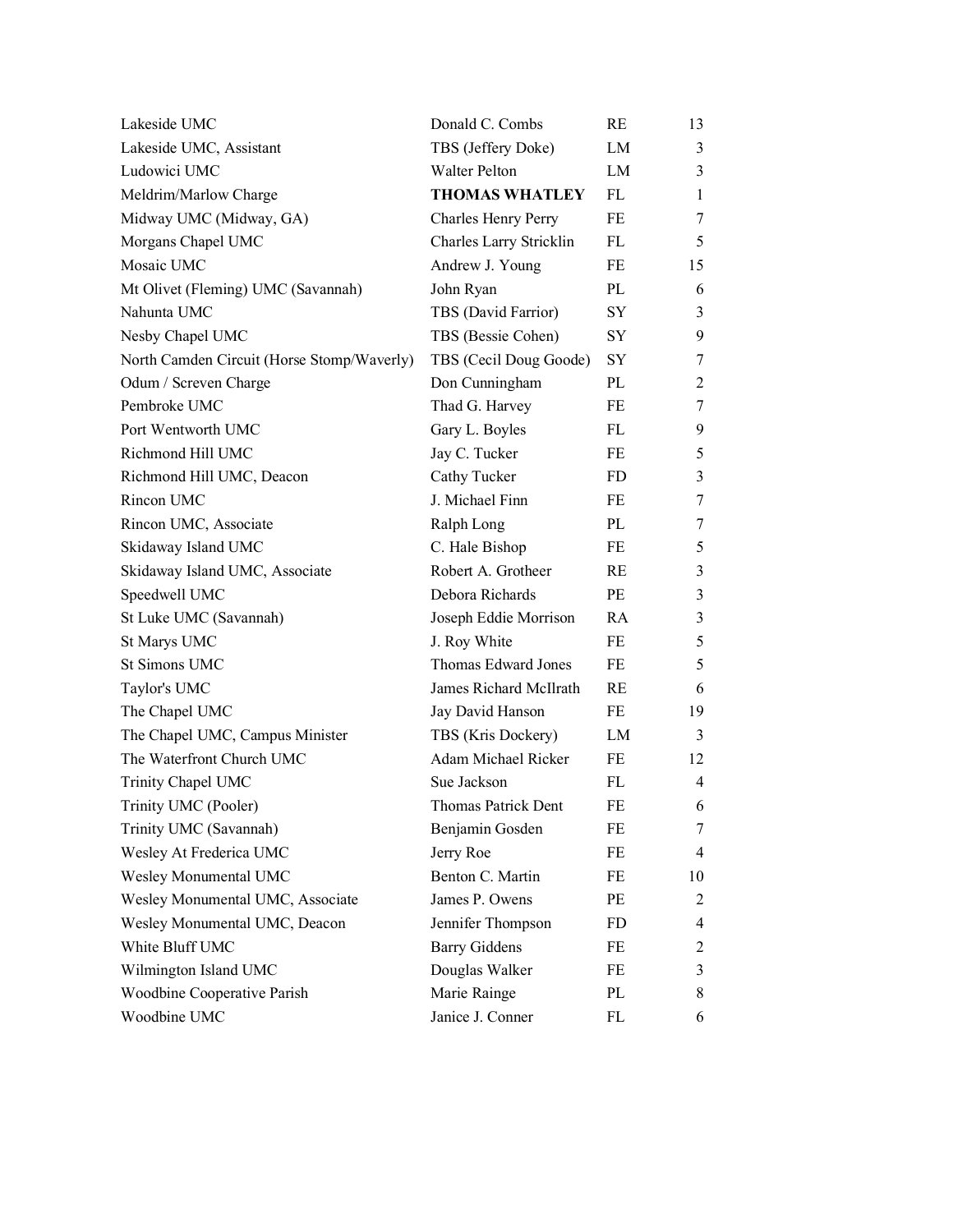| A. Appointed Within the Connectional Structure: (¶344.1a,c)                                         |                          |           |                |
|-----------------------------------------------------------------------------------------------------|--------------------------|-----------|----------------|
| Director of Diversity & Justice Ministries                                                          | <b>ABRA LATTANY-REED</b> | PL        | 1              |
| Director, College of Coastal Georgia Wesley Foundation                                              | TBS (Kris Dockery)       | LM        | 3              |
| Director of Pastoral Care, St. Josephs/Candler Hospital                                             | Columbus B. Burns        | <b>RE</b> | 30             |
| Professor, Duke University                                                                          | Frederick P. Edie        | FF.       | 24             |
| Executive VP of Spiritual Formation & Church Relations,<br>Epworth By The Sea                       | Wayne Stephen Racz       | FE        | 8              |
| B. Endorsed by the Division of Chaplains and Related Ministries: (¶344.1b,c)                        |                          |           |                |
| Living Tall Ministries                                                                              | Karen Prevatt            | FE        | 19             |
| C. Other Valid Ministries: (¶344.1d)                                                                |                          |           |                |
| Our Savior Lutheran Church, Gatlinburg, TN                                                          | Andy Lamon               | FE        | 4              |
| Southeastern Educational Services d/b/a FaithWorks                                                  | Wright A. Culpepper      | FE        | 28             |
| Southeastern Educational Services d/b/a FaithWorks<br>Minister of Operations                        | Jenna M. Kennedy         | <b>OD</b> | $\overline{2}$ |
| Southeastern Educational Services d/b/a FaithWorks<br>Director of Operations and Volunteer Ministry | Tab Miller               | FL        | 2              |
| DEACON APPOINTMENTS BEYOND THE LOCAL CHURCH (¶331.1a,b,d,e)                                         |                          |           |                |
| St. Thomas Episcopal Church (¶345)                                                                  | Aimee Nicole Baxter      | FD.       | 6              |
| The Refuge Center (Tennessee Conference)                                                            | Anita H. Pringle         | <b>FD</b> | 8              |
| <b>LOCATION</b>                                                                                     |                          |           |                |
| Honorable Location                                                                                  | Robert Hannah            | <b>HR</b> | 41             |

| <b>Charge Conference</b> | Name                  | <b>Status</b> |
|--------------------------|-----------------------|---------------|
| Trinity UMC (Savannah)   | Ralph Bailey          | RE            |
| St Simons UMC            | James Burgess         | RE            |
| ConneXion UMC            | Columbus Burns        | RE            |
| Epworth UMC (Jesup)      | Darrell Carter        | RL            |
| Wesley Monumental UMC    | C. Edwin Chase        | RE            |
|                          | Eddie J. Conaway, Jr. | RL            |
|                          | William Daniel        | RE            |
| Isle of Hope UMC         | Wayne DeFore          | RE            |
| Grace UMC (Savannah)     | Gordon B. Dukes, Jr.  | RE            |
| Asbury Memorial UMC      | Jan Durham            | <b>RD</b>     |
| Hinesville First UMC     | Douglas Force         | RE            |
| Skidaway Island UMC      | Jim Giddens           | RE            |
| Trinity UMC (Savannah)   | Nathan Godley         | RE            |
| Grace UMC (Savannah)     | Bob Hannah            | <b>HR</b>     |
| The Chapel UMC           | Dave Hanson           | RE            |
| <b>St Simons UMC</b>     | Joyce Harris          | RL            |
| <b>St Simons UMC</b>     | William Harris        | RA            |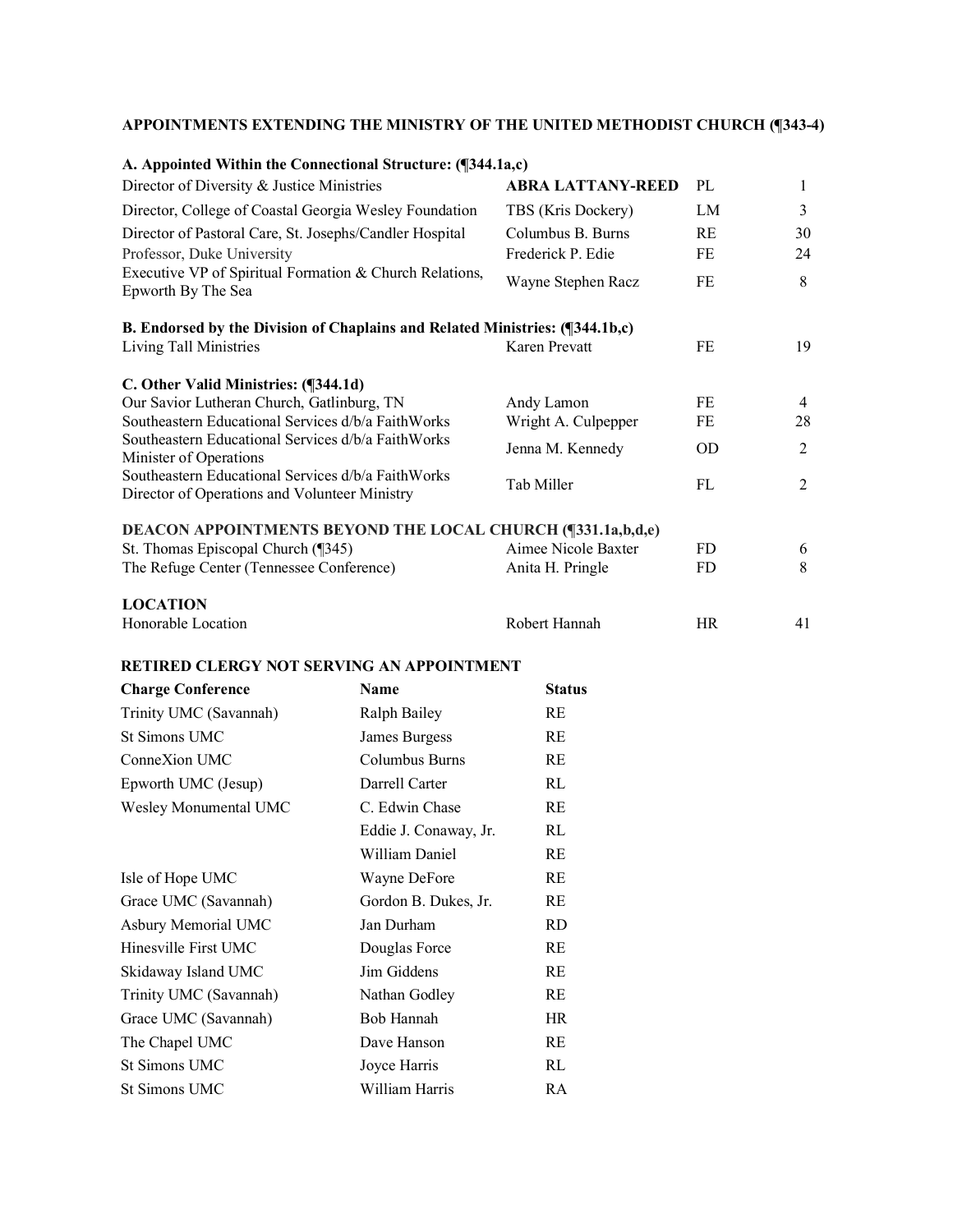| Trinity UMC (Savannah)     | Enoch Hendry           | RE            |
|----------------------------|------------------------|---------------|
| <b>Brunswick First UMC</b> | Charles Houston, Jr.   | RE            |
| Midway UMC                 | Frances Howell         | RE            |
| <b>St Simons UMC</b>       | Brenda Iglehart        | RE            |
| <b>St Simons UMC</b>       | Jim Jensen             | RE            |
| Lakeside UMC               | Jim Kenney, Sr.        | <b>RE</b>     |
| Wesley Monumental UMC      | Karen Kilhefner        | RD.           |
|                            | Man Gil Lee            | <b>RE</b>     |
| Wesley Monumental UMC      | <b>Truett Leveritt</b> | RE.           |
|                            | Isaac Moon             | RE            |
|                            | Willis Moore           | RE            |
|                            | Madison Morgan, Jr.    | RE.           |
| Richmond Hill UMC          | <b>Holland Morgan</b>  | RE            |
| Trinity (Savannah)         | Tom Nichols            | RE.           |
| Isle Of Hope UMC           | Frank Parr             | RE.           |
|                            | Dan Pegram             | RE.           |
| College Place UMC          | <b>Franklin Pierce</b> | RE            |
| Asbury UMC (Savannah)      | Lenton Powell          | RE            |
| Taylors UMC                | Don Proctor            | RE            |
|                            | <b>Bill Reincheld</b>  | RE.           |
|                            | Allison Rhodes         | RE.           |
| The Waterfront Church      | Mike Ricker            | RE.           |
|                            | <b>Charles Ricks</b>   | <b>RE</b>     |
| Isle Of Hope UMC           | Jim Rush               | RE.           |
| Asbury UMC (Savannah)      | <b>Elliott Sams</b>    | RL            |
| Springfield UMC            | Earl Seckinger         | RE            |
| Trinity UMC (Savannah)     | David Seyle            | RE            |
| Rincon UMC                 | Carol Styles Smith     | RE            |
| <b>St Simons UMC</b>       | Richard Soper          | RE            |
|                            | Ross Tracy             | $\mathbf{RE}$ |
| Trinity UMC (Savannah)     | Mary Ann Traver        | DR            |
|                            | Benjy Varnell          | RE            |
| Trinity UMC (Savannah)     | Sam Watkins            | RE            |
|                            | Ray Youngblood         | RL            |
| Jekyll Island UMC          | Mark Zeitlin           | RE            |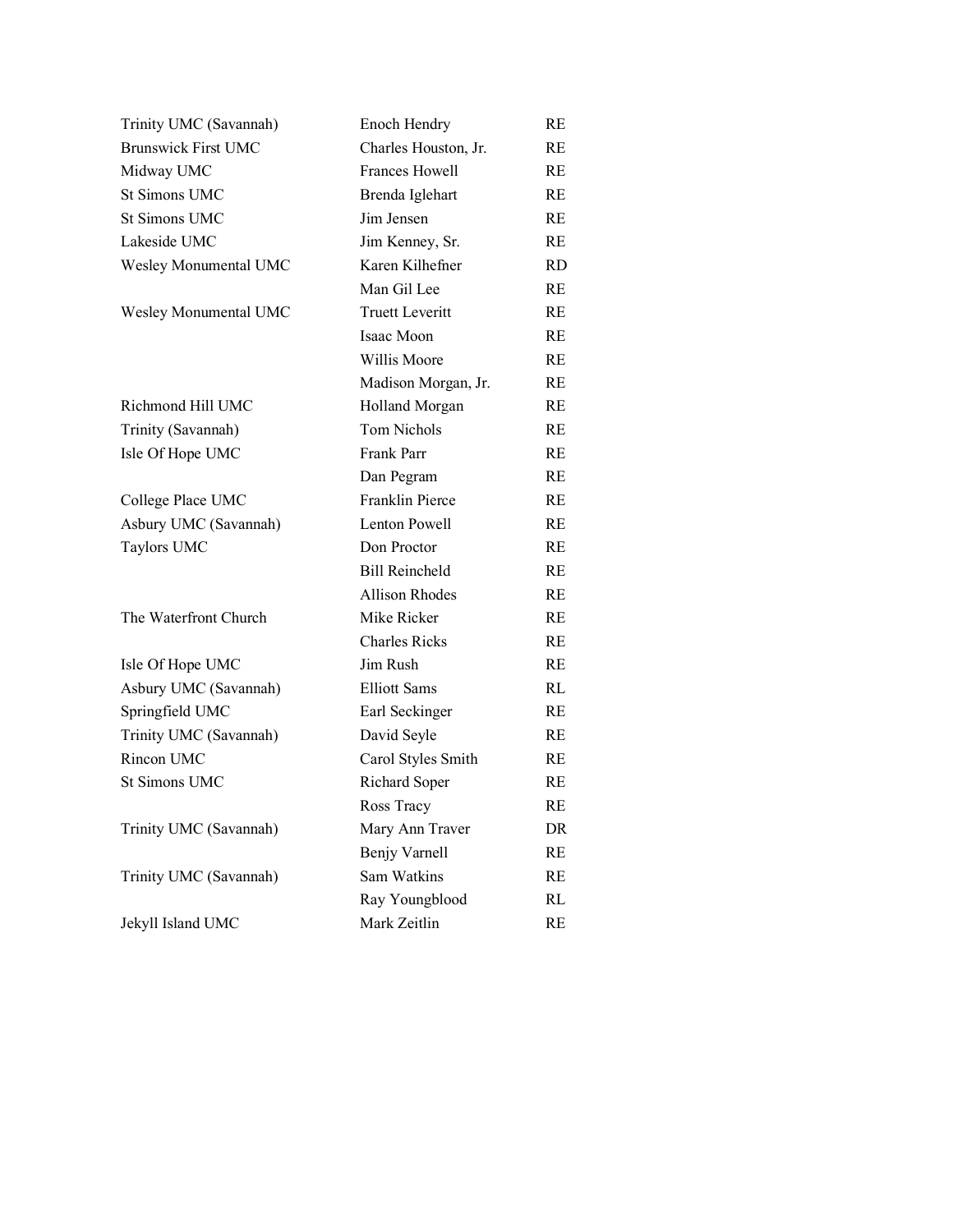## **NORTH CENTRAL DISTRICT**

|                                       |                           |               | Appt           |
|---------------------------------------|---------------------------|---------------|----------------|
| <b>Appointment or Charge Name</b>     | <b>Clergy/Pastor Name</b> | <b>Status</b> | Years          |
| North Central District Superintendent | H. Craig Hutto            | FE            | 3              |
| Abbeville/Liberty Hill Charge         | Kevin Baker               | FL            | 2              |
| Allentown/Danville/Wesley Charge      | Jeffery W. Alligood       | PL            | 7              |
| Andrew UMC                            | Jim W. Dominey            | <b>FE</b>     | 11             |
| <b>Baldwin County Circuit</b>         | TBS (Terry Carmoney)      | <b>SY</b>     | 9              |
| <b>Bonaire UMC</b>                    | Jason M. Dickerson        | FE            | 3              |
| <b>Brewton Charge</b>                 | Donald King               | RL            | $\overline{2}$ |
| <b>Buckhorn UMC</b>                   | Jared Middleton           | FL            | 6              |
| Carter's Chapel UMC                   | E. Steve Bullington       | <b>FE</b>     | 32             |
| Centenary UMC                         | Sara Pugh Montgomery      | OE            | $\overline{2}$ |
| Centerville UMC                       | Larry Thomas Odum         | FL            | 3              |
| Centerville UMC, Associate            | Kevin D. Clotfelter       | PL            | 5              |
| Christ UMC (Warner Robins)            | Kirk Hagan                | FE            | $\overline{4}$ |
| Cochran/Longstreet Charge             | William E. Woodson        | FE            | 8              |
| Crossroads UMC (Perry)                | R. Grant Abernathy        | FE            | 5              |
| Davisboro/New Hope Charge             | Ronnie Dixon              | RI            | 10             |
| Deepstep UMC                          | William Stanley Ballew    | FL            | 5              |
| Dexter UMC                            | William Tommy Roe         | RI            | 5              |
| Dublin First UMC                      | J. Keith Goodlett         | FE            | $\overline{2}$ |
| Dublin First UMC, Associate           | Robert Franklin Williams  | <b>RE</b>     | 14             |
| Dudley UMC                            | Danny Sam Collins         | RL            | 5              |
| Eastman UMC                           | <b>RICHARD HAMILTON</b>   | FL            | $\mathbf{1}$   |
| Eastman UMC, Associate                | Cecil Graton Helms        | <b>RE</b>     | 5              |
| Evergreen UMC                         | TBS (Keith S. Smith)      | <b>SY</b>     | 3              |
| Forest Hills UMC                      | Baxter S. Hurley          | FE            | 10             |
| Forest Hills UMC, Associate           | Tammy Humphries           | PE            | 7              |
| Forest Hills UMC, Associate           | Jeremy Wilson             | FL            | 6              |
| Gethsemane UMC                        | <b>Beverly King</b>       | RL            | 3              |
| Gordon UMC                            | A. Franklin Morris        | FE            | 6              |
| Gray/Clinton Charge                   | R. Jason Dillard          | FE            | 5              |
| Grovania/Snow Charge                  | Jamie Hill                | PL            | $\overline{2}$ |
| Haddock/Sunshine Charge               | TBS (Darrell Burns)       | LM            | 2              |
| Harvest UMC                           | James Arch Cowart         | FE            | 23             |
| Hawkinsville First UMC                | James Varnell             | FE            | 4              |
| Heritage UMC                          | Michael Jones             | PL            | 7              |
| Heritage UMC, Associate               | Rex L. Odom               | RE            | 18             |
| Howard Chapel UMC                     | Michelle Hayes            | PL            | 2              |
| Irwinton-Toomsboro/Salem Charge       | <b>SEAN O'NEIL</b>        | PL            | 1              |
| Jeffersonville/Asbury Charge          | Michael Forbes            | PL            | 2              |
| Joycliff/Smith Chapel Charge          | Cheryl Roach              | PL            | 4              |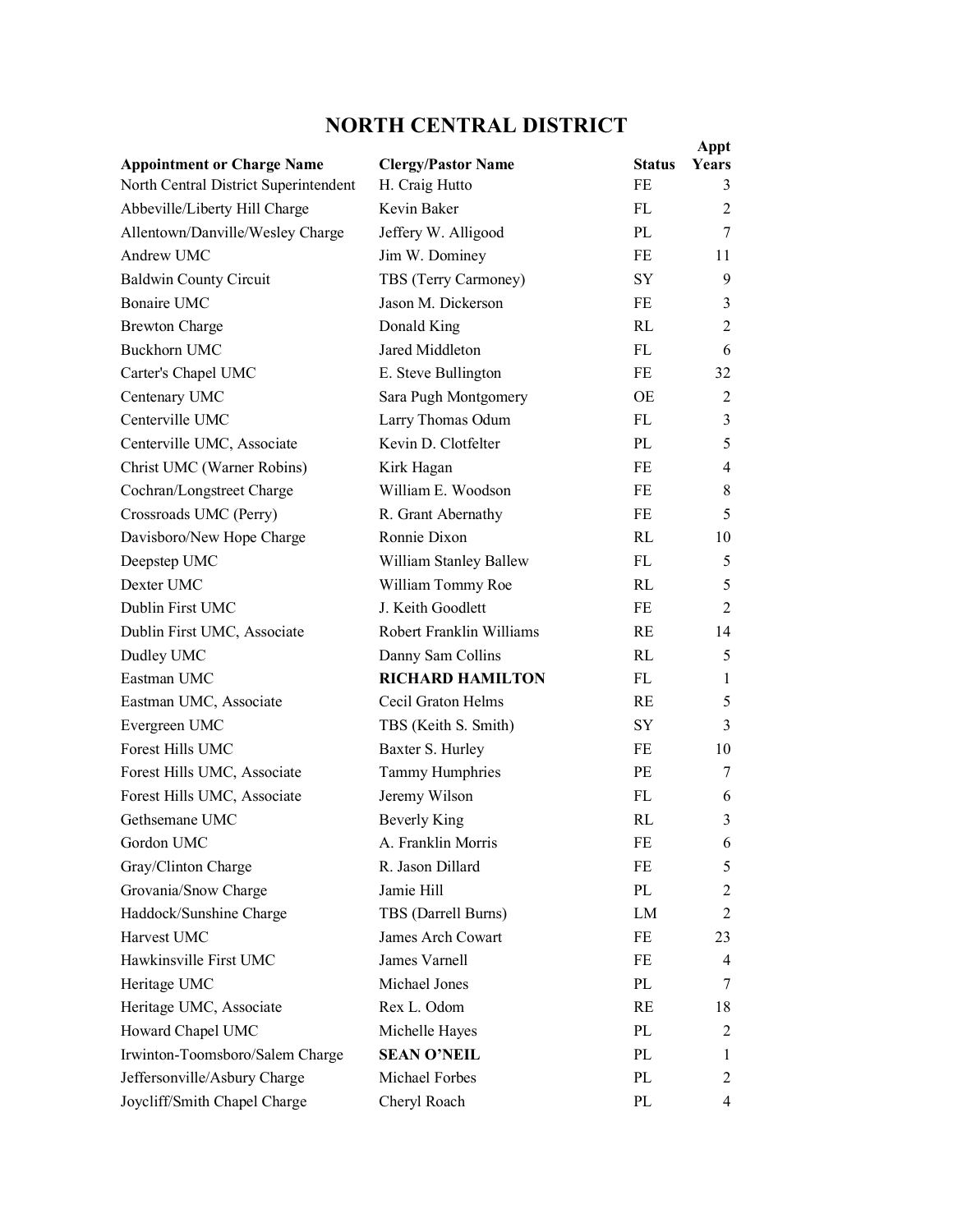| Lizella UMC                        | Gerald D. Reppert              | AM        | $\overline{2}$ |
|------------------------------------|--------------------------------|-----------|----------------|
| Martha Bowman UMC                  | Mark Z. Magoni                 | FE        | 5              |
| Martha Bowman UMC, Deacon          | Frances Magoni                 | <b>FD</b> | 7              |
| Montrose UMC                       | TBS (Keith S. Smith)           | <b>SY</b> | 11             |
| Moore's Chapel/Bethel Charge       | TBS (Gregory L. Johnson)       | SY        | 6              |
| Mulberry Street UMC                | <b>THEODORE ADRIEL GOSHORN</b> | FE        | $\mathbf{1}$   |
| Mulberry Street UMC, Associate     | PAYTON STONE                   | FL        | 1              |
| Northview UMC                      | Leland C. Collins              | RE        | 5              |
| Nueva Vida UMC                     | Daniel Medina                  | FE        | 8              |
| Oak Grove UMC                      | C. Graton Helms                | RE        | 13             |
| Park Memorial UMC                  | Loran D. Smith                 | <b>RE</b> | 7              |
| Perry UMC                          | Thomas Carruth                 | FE        | $\overline{2}$ |
| Perry UMC, Associate               | Thomas P. Perkins              | FE        | 6              |
| Pine Forest UMC                    | <b>BRETT CLIFTON MADDOCKS</b>  | FE        | $\mathbf{1}$   |
| Pine Forest UMC, Associate         | Kim Dixon                      | PL        | 3              |
| Piney Mount UMC (Tennille)         | Gary L. Griffin                | FL        | 4              |
| Pitts Chapel UMC                   | John A. Haney                  | FE        | 5              |
| Riverside UMC                      | Antonie Walker                 | FL        | 4              |
| Rochelle/Pitts Charge              | Eric L. Sizemore               | <b>RE</b> | 7              |
| Rockledge/Midway Charge, Co-Pastor | <b>BARBARA NELSON</b>          | RL        | $\mathbf{1}$   |
| Rockledge/Midway Charge, Co-Pastor | <b>TBS (MICHAEL BLAND)</b>     | SY        | 1              |
| Rogers UMC                         | H. Eugene Barlow               | <b>RE</b> | 9              |
| Sandersville UMC                   | C. Stan Littleton              | FE        | 7              |
| Shurlington UMC                    | Mary Blumenthal                | PL        | 2              |
| Swift Creek UMC                    | David L. Carter                | RE        | $\overline{2}$ |
| Tabernacle/Tennille Charge         | Danita P. Knowles              | FL        | $\overline{c}$ |
| Trinity UMC (Warner Robins)        | William Jeff Cook              | FE        | 3              |
| <b>Twiggs County Circuit</b>       | Nicholas Hazelton              | RL        | 8              |
| Vineville UMC                      | Jimmy R. Asbell                | FE        | 10             |
| Vineville UMC, Deacon              | <b>TERESA LOVE EDWARDS</b>     | <b>FD</b> | 1              |
| Vineville UMC, Associate           | Jonathan Brown                 | FE        | 6              |
| Warner Robins First UMC            | Joshua Bizzell                 | FE        | 5              |
| Warner Robins First UMC, Associate | Daniel Medina                  | FE        | 8              |
| Wesley UMC                         | Joshua O. Gale                 | FE        | 3              |
| Wrightsville Circuit               | TBS (Chris Mason)              | SY        | $\overline{c}$ |
| Wrightsville First UMC             | Robert Mike Bankston           | PE        | 4              |

**A. Appointed Within the Connectional Structure: (¶344.1a,c)**

| Assistant to the Bishop for Ministerial Services | Joshua "Jay" Wren Harris | FЕ | 10. |
|--------------------------------------------------|--------------------------|----|-----|
| Wesley Foundation of Macon                       | Brandon Tolle            |    | h.  |
| Wesley Glen Chaplain                             | John R. Irwin            | RE | 22  |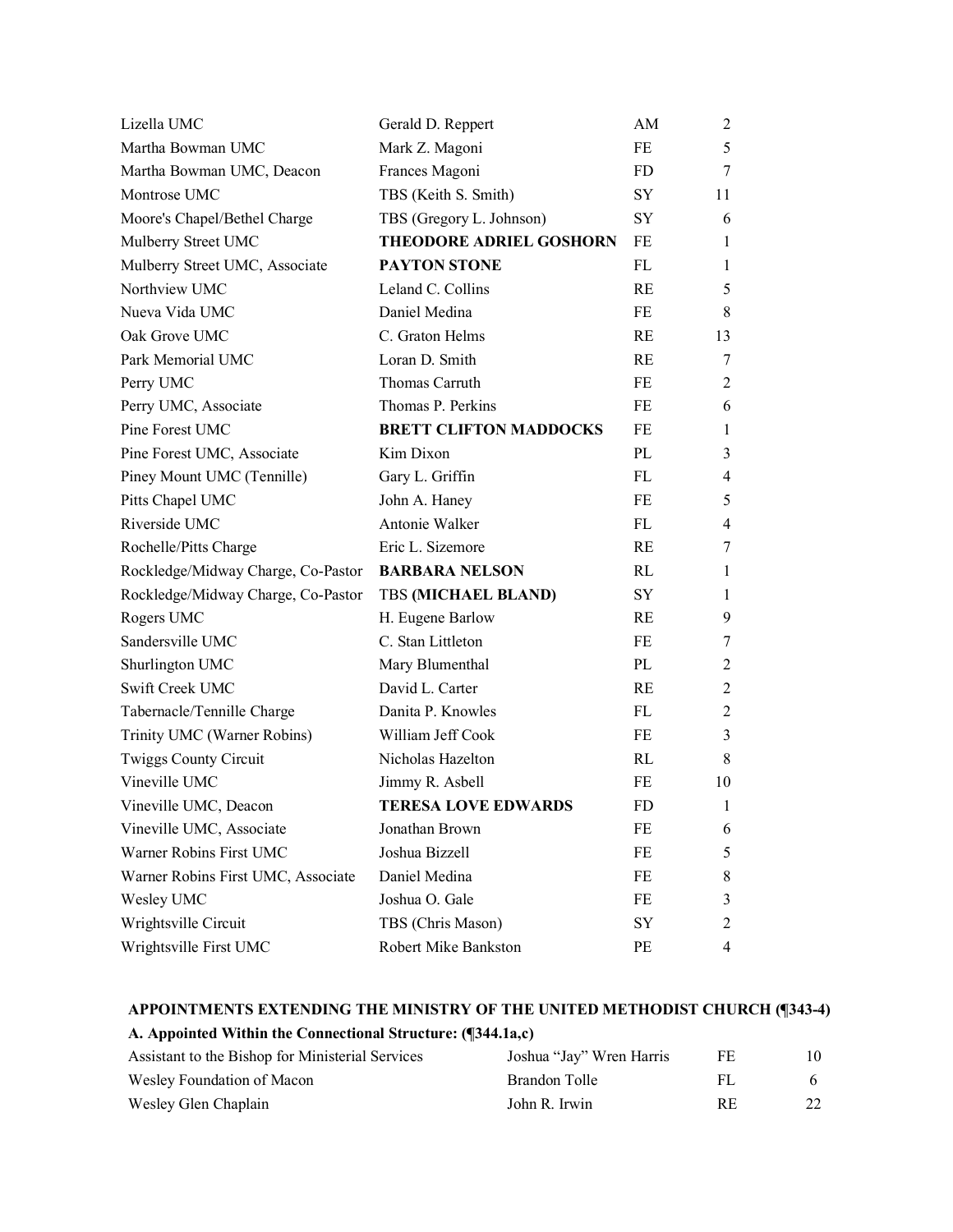| Director of Administrative Services                                                              |             |                         | Derek W. McAleer              | FE        | 9                |
|--------------------------------------------------------------------------------------------------|-------------|-------------------------|-------------------------------|-----------|------------------|
| Ga. Comm. on Higher Ed/Collegiate Ministry, Exec Dir.<br>Associate Director, Hispanic Ministries |             |                         | Michael O. McCord             | FE        | $8\,$            |
|                                                                                                  |             |                         | Daniel Medina                 | FE        | $\boldsymbol{7}$ |
| Regional Vice Pres., Ga. United Methodist Foundation                                             |             |                         | Laudis H. "Rick" Lanford      | FE        | $\overline{3}$   |
| General Evangelist - Romans 8:38 Ministries                                                      |             |                         | Deborah J. Wallace            | FE        | 12               |
| GNTV Media Ministries, Executive Director                                                        |             |                         | David Ray Wood                | FE        | 11               |
| B. Endorsed by the Division of Chaplains and Related Ministries: (¶344.1b,c)                     |             |                         |                               |           |                  |
| United States Army Chaplain                                                                      |             | Alwyne O. Hutchings     |                               | FE        | 18               |
| CPE Supervisor GBHEM                                                                             |             | David Johnson           |                               | RE        | 6                |
| Magnolia Manor, Vice President of Spiritual Care                                                 |             | John A. Walker          |                               | FE        | $\tau$           |
| C. To Other Valid Ministries: (¶344.1d)                                                          |             |                         |                               |           |                  |
| Green Bough House of Prayer                                                                      |             | <b>Steve Bullington</b> |                               | FE        | 35               |
| Psychiatric Hospitalist, Coliseum Hospital                                                       |             | W. Grady Carter         |                               | FE        | 9                |
| Unto the Least of His Ministry, Director                                                         |             | Robert W. Gale          |                               | FE        | 20               |
| The Family Place, Counselor                                                                      |             | Tim D. Hemingway        |                               | FE        | 15               |
| DEACON APPOINTMENTS BEYOND THE LOCAL CHURCH (¶331.1a,b,d,e)                                      |             |                         |                               |           |                  |
| Chaplain, Central State Hospital, Milledgeville                                                  |             | Julia Norman            |                               | <b>FD</b> | $\overline{2}$   |
| Chaplain, Emory University                                                                       |             |                         | <b>MADELYN MARY HENDERSON</b> | <b>PD</b> | $\mathbf{1}$     |
| <b>OTHER ANNUAL CONFERENCES (¶346.1)</b>                                                         |             |                         |                               |           |                  |
| Calvary UMC (Nashville, Tennessee Conference)                                                    |             | Eric Kyle Mayle         |                               | FE        | $\overline{2}$   |
| Ebenezer (Forsyth, N.Ga. Conference)                                                             |             | Pamela Johnston         |                               | PE        | $\overline{c}$   |
| Juliette UMC (North Georgia Conference)                                                          |             | Stanley C. Harrell      |                               | RE        | $\tau$           |
| <b>STUDENT LOCAL PASTOR (¶318.3)</b>                                                             |             |                         |                               |           |                  |
| Bethlehem (Buford, North Georgia Conference)                                                     |             | <b>KATIE GRIFFIS</b>    |                               | PL        | $\mathbf{1}$     |
| <b>LEAVES</b>                                                                                    |             |                         |                               |           |                  |
| <b>Transitional Leave</b>                                                                        |             | <b>GRACE GUYTON</b>     |                               | FD.       | 1                |
| Medical Leave                                                                                    |             | John Wesley Moye        |                               | FE        | $\overline{c}$   |
| Medical Leave                                                                                    |             | Stephen Waldorf         |                               | FE        | $\overline{c}$   |
| Medical Leave                                                                                    |             |                         | DEBORAH WIGHT-KNIGHT          | FE        | $\overline{2}$   |
| <b>LOCATION</b>                                                                                  |             |                         |                               |           |                  |
| Honorable Location                                                                               |             | <b>Bill Neely</b>       |                               | HR        | 9                |
| <b>RETIRED CLERGY NOT SERVING AN APPOINTMENT</b>                                                 |             |                         |                               |           |                  |
| <b>Charge Conference</b>                                                                         | <b>Name</b> |                         | <b>Status</b>                 |           |                  |
| Pine Forest UMC                                                                                  | Don Adams   |                         | RE                            |           |                  |

Martha Bowman UMC John Bagwell RE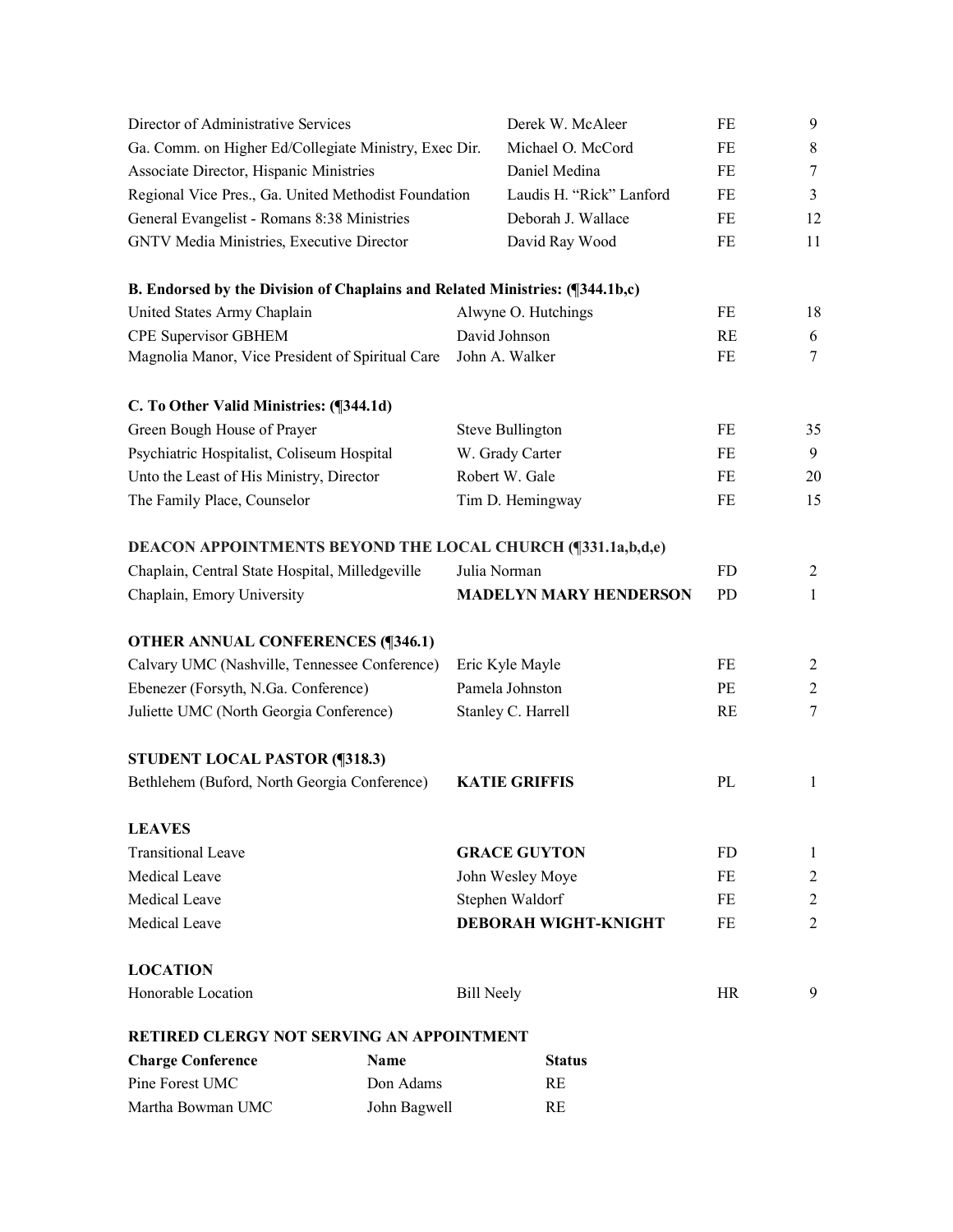| Centenary UMC               | Tim Bagwell               | RE        |
|-----------------------------|---------------------------|-----------|
| Hawkinsville First UMC      | Lowery Brantley           | RE        |
| Perry UMC                   | Ellis Carpenter           | RE        |
| Mulberry Street UMC         | John Carroll, Jr.         | RE.       |
| Warner Robins First UMC     | Nancylee Cater            | RE.       |
| Trinity UMC (Warner Robins) | <b>Hugh Davis</b>         | RE        |
| Pine Forest UMC             | Joel Dent                 | RE        |
| Vineville UMC               | James Duke, Jr.           | RE        |
| Dudley UMC                  | Ed Ellington              | RL        |
| Perry UMC                   | Roland Fall               | RE        |
| Warner Robins First UMC     | Harold Feightner          | RL        |
| Joycliff UMC                | <b>Beverly Flowers</b>    | RE.       |
| Joycliff UMC                | Joe Flowers, Jr.          | RE        |
| Howard Chapel UMC           | Cleo Gilchrist            | RE        |
| Deepstep UMC                | Larry Giles               | RL        |
| Shurlington UMC             | Robert Hall               | <b>RE</b> |
| <b>Forest Hills UMC</b>     | <b>Frank Harris</b>       | RE.       |
| Cochran UMC                 | Robert Herrington         | RE        |
| Mulberry Street UMC         | Creede Hinshaw            | RE        |
| <b>Bonaire UMC</b>          | Bill Huddle               | RA.       |
| Perry UMC                   | Jenny Jackson-Adams       | RE        |
| Perry UMC                   | <b>Bill Jackson-Adams</b> | RE        |
| Harvest UMC                 | Earl James                | RE        |
| Perry UMC                   | Morgan Johnson            | RE        |
| Oxford UMC (N. Ga.)         | Tom Johnson, Sr.          | RE        |
| Vineville UMC               | Donald Kea                | RE        |
| Dublin First UMC            | Sylvia Kersey             | RL        |
| Mulberry Street UMC         | Samuel Lamback, Jr.       | RE        |
| Perry UMC                   | Richard Lanning           | RE        |
| Centenary UMC               | <b>Tommy Martin</b>       | RE        |
| <b>Bonaire UMC</b>          | Vance Mathis              | RE        |
| Mulberry Street UMC         | Cile Mitchell             | RE        |
| Riverside UMC               | John Mitchell             | RE        |
| Martha Bowman UMC           | <b>Bob Mark Moon</b>      | RE        |
| Dublin First UMC            | Barbara Nelson            | RL        |
| Vineville UMC               | <b>Billy Oliver</b>       | RE        |
| Vineville UMC               | Jeffery A. Seeley         | RD        |
| <b>Bonaire UMC</b>          | Joyce Payne               | RE        |
| <b>Forest HIlls UMC</b>     | <b>Woody Roberts</b>      | RE        |
| Vineville UMC               | Sam Rogers III            | RE        |
| Vineville UMC               | Sylvia Ross               | DR        |
| Mulberry Street UMC         | <b>Steve Rumford</b>      | DR        |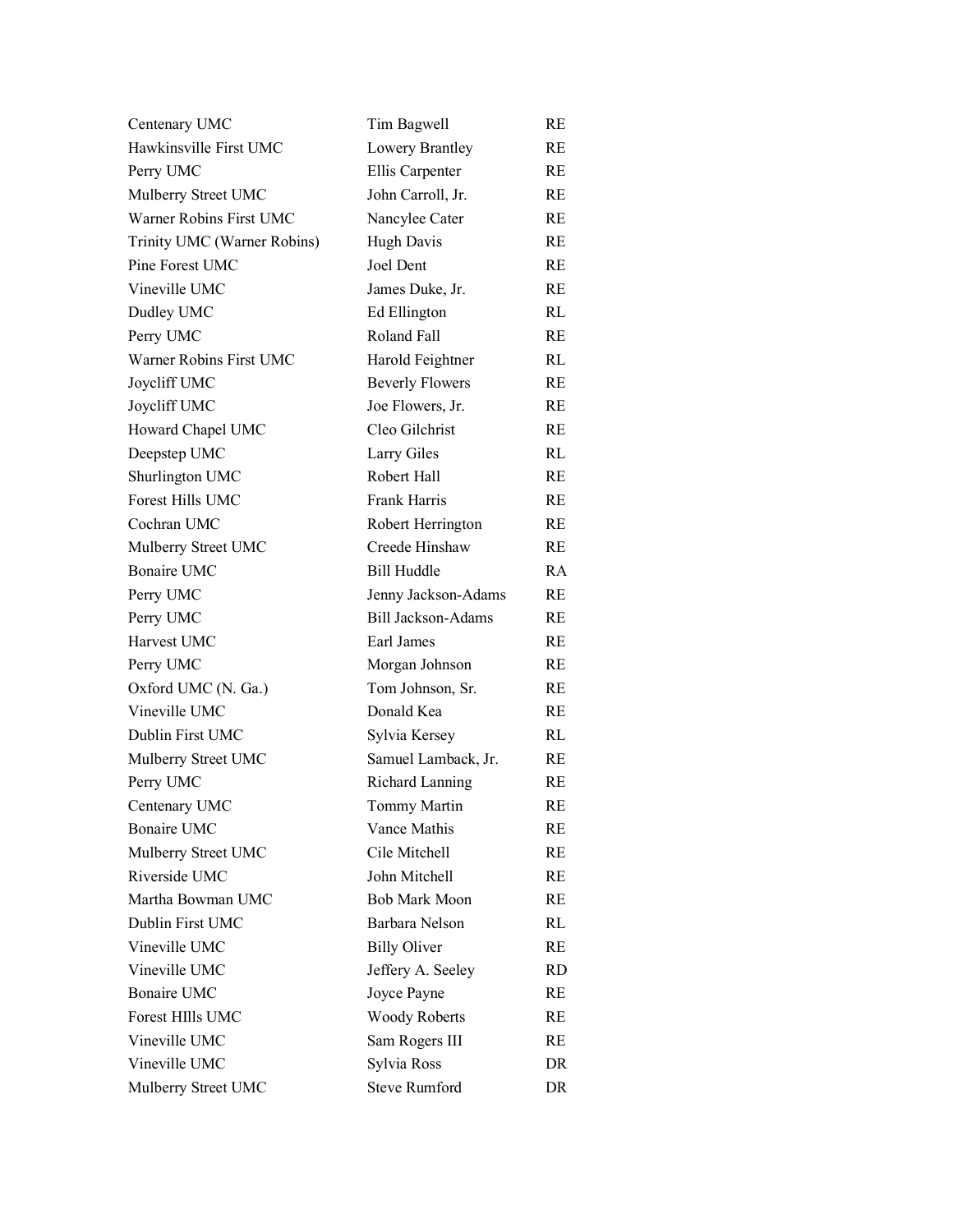| Vineville UMC               | <b>Bob Shell</b>     | RE  |
|-----------------------------|----------------------|-----|
| Swift Creek UMC             | Kay Stanaland        | RE  |
| Swift Creek UMC             | <b>Gary Starrett</b> | RE  |
| Martha Bowman UMC           | Delia Steffen        | DR  |
| Martha Bowman UMC           | Tim Steffen          | RE  |
| Trinity UMC (Warner Robins) | Jackie Thomas        | RL  |
| Shurlington UMC             | Danny Treadway       | RE  |
| Vineville UMC               | Marcus Tripp         | RE  |
| Sandersville UMC            | Grady Vance          | RE  |
| Allentown UMC               | Billy Wicker, Jr.    | RL  |
| Heritage UMC                | Sandra Wilson        | RD  |
| Vineville UMC               | Donald Wood          | RE  |
| Vineville UMC               | J. Matt Woodbery     | RE  |
| Dublin First                | Norman Gene Yates    | RP. |
| Sandersville UMC            | Donald Youmans       | RE  |
|                             |                      |     |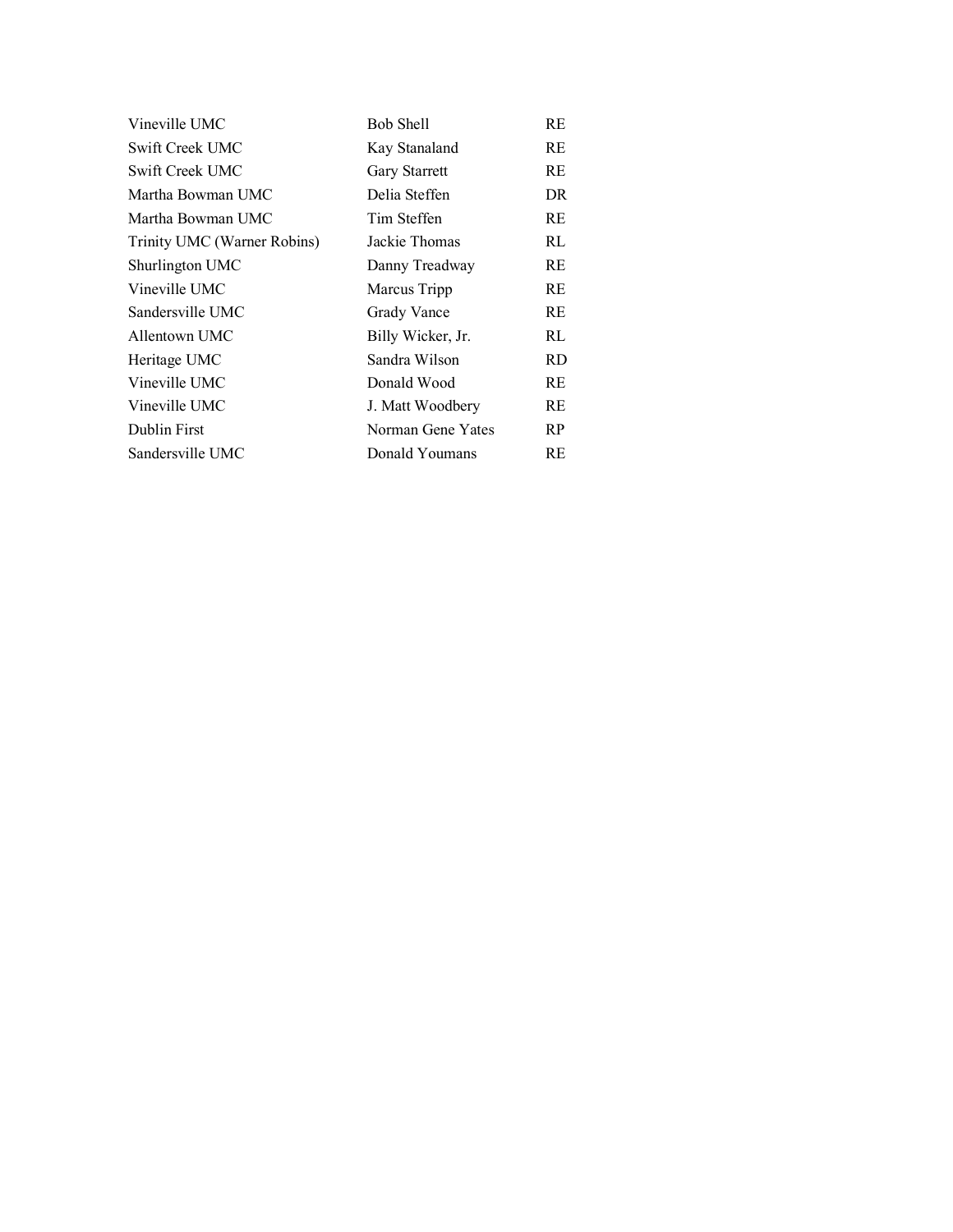# **NORTHEAST DISTRICT**

| <b>Appointment or Charge Name</b>           | <b>Clergy/Pastor Name</b>    | <b>Status</b> | Appt<br><b>Years</b> |
|---------------------------------------------|------------------------------|---------------|----------------------|
| Northeast District Superintendent           | Stephen B. Grantham          | FE            | 2                    |
| Adrian Charge                               | Jerry Mark Hardin            | PL            | 9                    |
| Alamo / Cedar Grove Charge                  | <b>DYLAN BOWDEN</b>          | FL            | 1                    |
| <b>Bartow Charge</b>                        | David Michael Boggs          | RL            | 13                   |
| <b>Bethel Brick UMC</b>                     | John W. Powell               | RE            | $\overline{2}$       |
| Brannen Chapel UMC                          | Kenneth Wayne Griffin        | PL            | $\,$ 8 $\,$          |
| <b>Brooklet UMC</b>                         | William A. "Chip" Strickland | FE            | 5                    |
| Buck Creek / Blue Springs / Harmony Charge  | Carroll Gay                  | PL            | $\overline{4}$       |
| Calvary UMC (Swainsboro)                    | Thomas W. Tidwell            | FL            | $\overline{2}$       |
| Center / Bellville                          | <b>MICHAEL BROWN</b>         | RE            | 1                    |
| Charlestown / Mt. Zion / Springhead Circuit | William Ellis Reaves         | PL            | 7                    |
| Cobbtown / Ebenezer (Swainsboro)            | Kevin Palmore                | PL            | 3                    |
| Coleman Chapel / St. John Charge            | Hugh Baxter                  | RI            | 10                   |
| Daisy/Hagan Charge                          | Tammy G. Fincher             | FL            | 5                    |
| Fair Haven / Habersham Charge               | Jose Velasquez               | FL            | $\overline{2}$       |
| Garfield / New Beulah                       | TBS (Bryan Price)            | SY            | 6                    |
| Girard Charge                               | TBS (Rene Enlund)            | SY            | $\overline{2}$       |
| Glennville UMC                              | David Donnan                 | <b>PE</b>     | $\sqrt{2}$           |
| Glenwood UMC                                | Lee Edward Pettis            | FE            | $\overline{2}$       |
| Grace UMC (Vidalia)                         | James W. "Bill" Baker        | FL            | $\overline{4}$       |
| Green's Cut / Friendship                    | Jerry D. Sharpe              | RL            | 12                   |
| Harden's Chapel                             | TBS (Ross Parker)            | SY            | $\overline{2}$       |
| Harmony UMC (Glennville)                    | Howard Clay Loadman          | FL            | 3                    |
| Hiltonia UMC                                | Judson Barnes                | FL            | 3                    |
| Hopewell/ Pearson's Chapel                  | <b>J. STEPHEN POSEY</b>      | RE            | 1                    |
| Keysville UMC                               | Edgar G. Chance              | RL            | 10                   |
| LifeSpring UMC                              | <b>RICK MITCHELL</b>         | RE            | 1                    |
| Lothair UMC                                 | Tommy Veal                   | RE            | 2                    |
| Louisville UMC                              | Dan Underwood                | FE            | 2                    |
| Lyons First UMC                             | Randall L. Smith             | FE            | 2                    |
| Metter UMC                                  | G. Allen Cason               | FE            | 7                    |
| Midville / Union Grove Charge               | Randy F. Carnley             | RA            | 8                    |
| Millen UMC                                  | John P. Drake                | AM            | 5                    |
| Mt Moriah / Vidette Charge                  | <b>Bruce Eaton</b>           | OF            | 4                    |
| Mt Vernon / Long Pond Charge                | Arnold Raj                   | PL            | 12                   |
| Nepsey-Warren / Ebenezer Charge             | <b>Uley Robbins</b>          | RL            | 5                    |
| Nevils UMC                                  | William Rushton Black        | PE            | 5                    |
| New Hope / Hubert Charge                    | Janet Longenecker Odegaard   | PL            | 4                    |
| Newington / Black Creek                     | Karen Zeigler                | FL            | 12                   |
| Oak Grove UMC (Sylvania)                    | <b>Steve Sirmons</b>         | PL            | 3                    |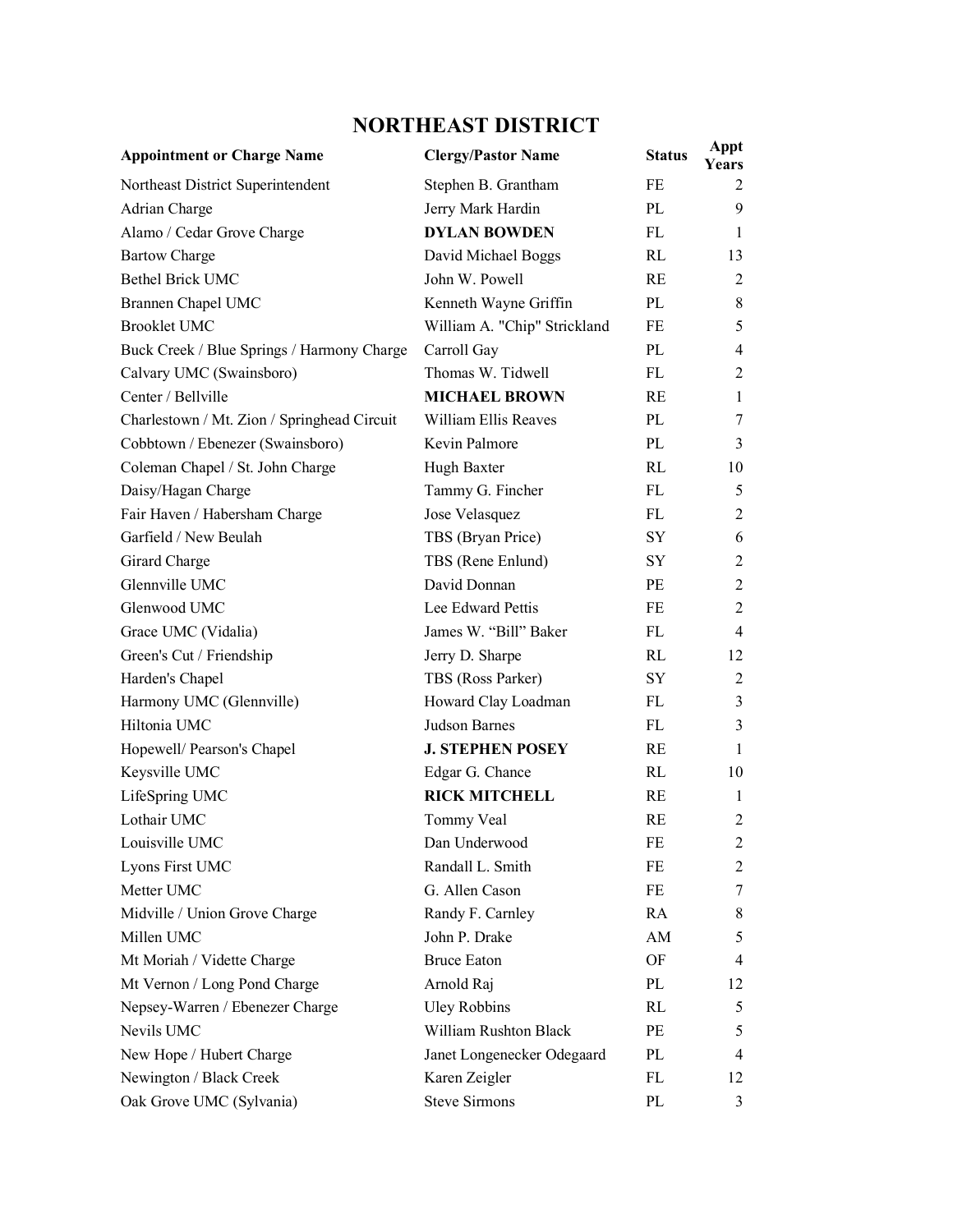| Oak Park                           | <b>JIMMY CASON</b>          | <b>RE</b> | 1              |
|------------------------------------|-----------------------------|-----------|----------------|
| Pittman Park UMC                   | Jonathan D. Smith           | FE        | 2              |
| Portal / Union (Bulloch County)    | TBS (Steve Brown)           | <b>SY</b> | 19             |
| Rocky Ford / Goloid Circuit        | TBS (Betty Jean Sturdivant) | <b>SY</b> | 12             |
| Ruth's Chapel / Ailey Charge       | <b>Brian Durden</b>         | PL        | 9              |
| Sardis / Ellis Chapel Charge       | Charles Sonny Moon          | RL        | $\overline{4}$ |
| Sharpe's Chapel UMC                | William "Bill" Lee          | RL        | 2              |
| Sikes Chapel UMC                   | <b>Jesse France</b>         | RL        | $\overline{4}$ |
| Simmons Circuit                    | Charles E. Way              | PL        | 7              |
| Smyrna UMC                         | Ronald C. Johnson           | RE        | 5              |
| Soperton / Landsburg               | Lee Edward Pettis           | <b>FE</b> | 5              |
| St Andrews / Horse Creek Charge    | Perry Medley                | <b>OE</b> | $\overline{4}$ |
| Statesboro First UMC               | Daniel Scott Hagan          | FE        | 3              |
| Statesboro First UMC, Associate    | Stephanie Smith             | <b>FE</b> | $\overline{4}$ |
| Stillmore UMC                      | TBS (Chris Holt)            | <b>SY</b> | $\overline{2}$ |
| Swainsboro First UMC               | David W. Unkles             | FE        | 6              |
| Sylvania UMC                       | Dorsia Atkinson             | <b>FE</b> | 3              |
| Twin City / Payne's Chapel         | Mark Miller                 | PE        | $\overline{2}$ |
| Union (Evans) / Collins Charge     | Thomas Kennison             | PL        | 8              |
| Uvalda / Alston / Charlotte Charge | Shareon Womack              | RL        | 14             |
| Vidalia First UMC                  | James W. Smith              | FE        | 6              |
| Wadley / Lamb's Chapel Charge      | <b>CHAD WATKINS</b>         | FE        | 1              |
| Waldens UMC                        | James "Mike" Collins        | OF        | $\overline{2}$ |
| Waynesboro Circuit                 | Brenda Johnson              | PL        | 4              |
| Waynesboro First                   | Isaac Salgado               | FE        | 4              |
| Wheeler County Circuit             | <b>RONALD WOMACK</b>        | RL        | $\mathbf{1}$   |
| Wrens UMC                          | <b>DONALD SCOTT BRENTON</b> | FE        | 1              |
| Zoar UMC                           | Faye Burgamy                | RI.       | 10             |

| CC.       |    |
|-----------|----|
|           |    |
| FE        | 36 |
|           |    |
| FL.       | 9  |
| FL.       | 5  |
| FE        | 4  |
| FD.       | 8  |
|           |    |
| <b>HR</b> | 9  |
|           |    |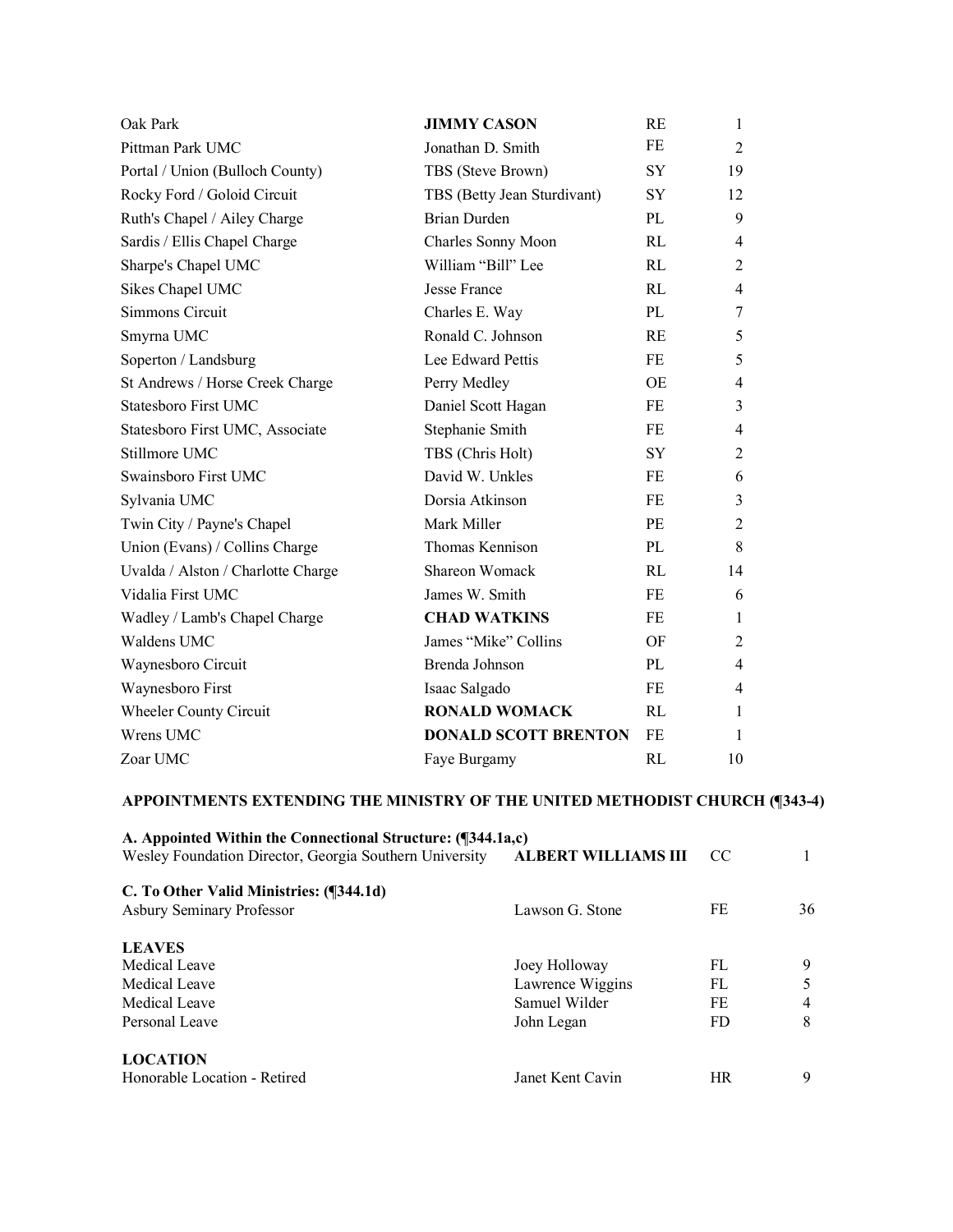| <b>Charge Conference</b>                | <b>Name</b>            | Status    |
|-----------------------------------------|------------------------|-----------|
| Pittman Park UMC                        | <b>Bill Bagwell</b>    | RE        |
|                                         | Mira Barrett           | RE        |
| Pittman Park UMC                        | Larry Bird             | RE        |
| Vidalia First UMC                       | William David Blalock  | RE        |
| Pittman Park UMC                        | <b>Bill Brown</b>      | RE        |
|                                         | <b>Robert Buckles</b>  | RL        |
| Springhill UMC (Wheeler County Circuit) | John Clements          | RE        |
| <b>Brooklet UMC</b>                     | <b>Charles Cravey</b>  | RE        |
| <b>Statesboro First UMC</b>             | Terry DeLoach          | RE        |
|                                         | Roy Dial III           | RE        |
| Statesboro First UMC                    | Sue Diebolt            | RE        |
|                                         | George Durham          | RE        |
| Glenwood UMC                            | John Eckert            | RE        |
| Pittman Park UMC                        | Gordon Goodwill        | RE        |
| St John UMC (Coleman Chapel/St. John)   | Pat Holbert            | RL        |
| Pittman Park UMC                        | Mike Huling            | <b>RE</b> |
|                                         | William T. Jones       | RL        |
| Metter UMC                              | Donna Ashworth Jordan  | RL        |
|                                         | Bernie Khaw            | RE        |
| Harden's Chapel UMC                     | Jerry Lillard          | RE        |
| <b>Statesboro First UMC</b>             | Paula Lytle            | RE        |
|                                         | Wayne A. MacDonald     | RE        |
| Swainsboro First UMC                    | Sonny Mason            | RE        |
| Lyons UMC                               | Wayne Moseley          | RE        |
|                                         | Cathryn Newton         | RL        |
| Swainsboro First UMC                    | <b>Bob Norwood</b>     | RE        |
| Waynesboro First UMC                    | Tom Oliver             | RE        |
|                                         | Lee Pulliam            | RL        |
| Waldens UMC                             | Charles Smith, Jr.     | RE        |
| Statesboro First UMC                    | Donald Sparks          | RE        |
| Rocky Ford UMC                          | <b>Bill Strickland</b> | RE        |
|                                         | Ricky Varnell          | RE        |
| St John UMC (Coleman Chapel/St. John)   | Kenneth Watkins        | RL        |
| <b>Brooklet UMC</b>                     | E. Warren Williams     | RE        |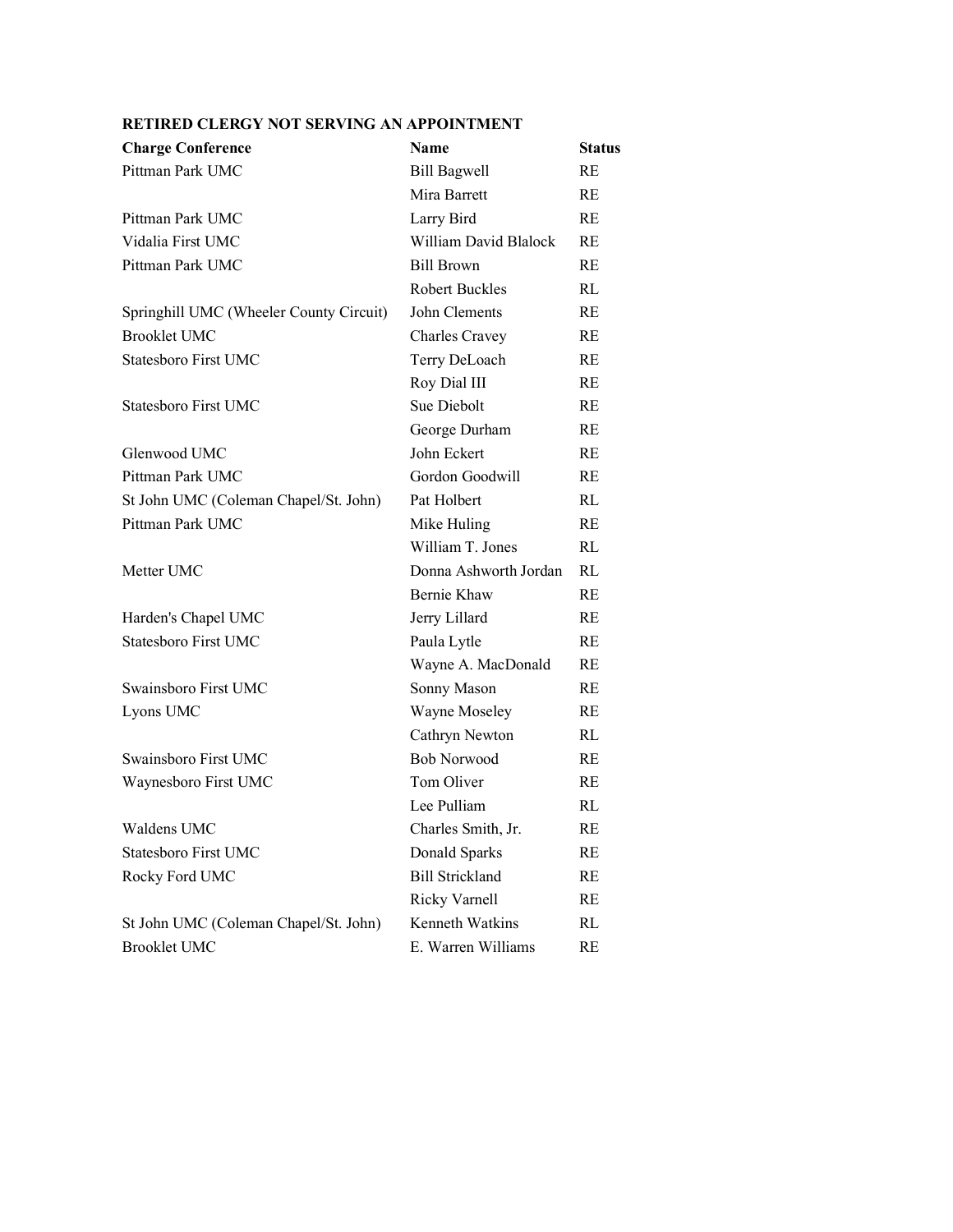## **NORTHWEST DISTRICT**

| <b>Appointment or Charge Name</b>       | <b>Clergy/Pastor Name</b>  | <b>Status</b> | Appt<br>Years  |
|-----------------------------------------|----------------------------|---------------|----------------|
| Northwest District Superintendent       | <b>Steve Patton</b>        | FE            | 4              |
| Americus First UMC                      | Daryl W. Brown             | FE            | 4              |
| Andersonville UMC                       | TBS (Christopher Wooden)   | <b>SY</b>     | 8              |
| Andrew Chapel UMC                       | Wayne R. Morrow, Jr.       | PL            | 5              |
| Arca del Fuego                          | Noel Perez                 | ОE            | 3              |
| Asbury (Col.) / Stephen's Chapel Charge | Micheal Powell             | PL            | 7              |
| Bronwood / Smithville Charge            | TBS (Henry Lee Young)      | <b>SY</b>     | $\overline{2}$ |
| Buena Vista UMC                         | <b>DAVID HIBBERTS</b>      | FE            | 1              |
| Butler/Concord Charge                   | Brian Litch                | FL            | 2              |
| Byromville / Drayton Charge             | Hall Grimmett              | PL            | 5              |
| <b>Byron UMC</b>                        | Nita M. Crump              | FE            | $\overline{2}$ |
| Collinsworth-Corinth                    | <b>TBS (BOB PERKERSON)</b> | <b>SY</b>     | 1              |
| Concord UMC (Americus)                  | Jason Owens                | FL            | 3              |
| County Line UMC                         | TBS (Mark D. Kinservik)    | SY            | 20             |
| Cusseta Charge                          | <b>Kurt Dukes</b>          | PL            | 3              |
| Cuthbert UMC                            | <b>Ivelisse Quinones</b>   | FE            | 4              |
| Dawson/Graves Charge                    | James Allen Carmichael     | FE            | 6              |
| Desoto UMC                              | TBS (Brenda Lawson)        | <b>SY</b>     | $\overline{2}$ |
| Dixon / Bethel (Crawford) Charge        | John R. Irwin              | RE            | 6              |
| East Highland UMC                       | Mark D. Sasser             | FL.           | 12             |
| Ellaville / Corinth Charge              | <b>ANTHONY BANKHEAD</b>    | PL            | 1              |
| Epworth UMC (Columbus)                  | Earnestine Campbell        | FL.           | 3              |
| Fort Valley UMC                         | <b>HERB FLANDERS</b>       | ОE            | 1              |
| Georgetown / Union / Sharon             | TBS (Dwight Dunn)          | LM            | 5              |
| Hamilton Charge                         | <b>STEPHEN WAITE</b>       | PL            | 1              |
| Hopewell UMC                            | <b>MICHAEL HAMMOND</b>     | FL.           | 1              |
| Howard Charge                           | <b>HOWARD G. WHITE</b>     | FE            | 1              |
| Lee Street UMC                          | Dennis E. Stalvey          | RE            | 7              |
| Leslie UMC                              | F. Thomas Mason            | RE            | 7              |
| Living Grace UMC                        | Jeremiah Haynes Martin     | FE            | 3              |
| Lumpkin / Providence / Sardis Charge    | Dan Max Smith              | RE            | 8              |
| M.L. Harris UMC                         | Donald Mathis              | FL            | 6              |
| Marion Circuit                          | L. Joy Wilson              | RA            | 7              |
| Marshallville UMC                       | Billy L. Kimbrel           | FE            | 2              |
| Midland UMC                             | Stephen Brinkman           | FE            | 10             |
| Montezuma UMC                           | Jonathan Beckum            | FE            | 5              |
| Mt Olive UMC                            | TBS (Gayle Alston)         | SY            | 12             |
| Oglethorpe / Pine Level Charge          | TBS (John C. Homer)        | SY            | 8              |
| Parrott UMC                             | TBS (Fred Usry)            | SY            | 3              |
| Pierce Chapel UMC (Columbus)            | <b>GERALD AKIN</b>         | FE            | 1              |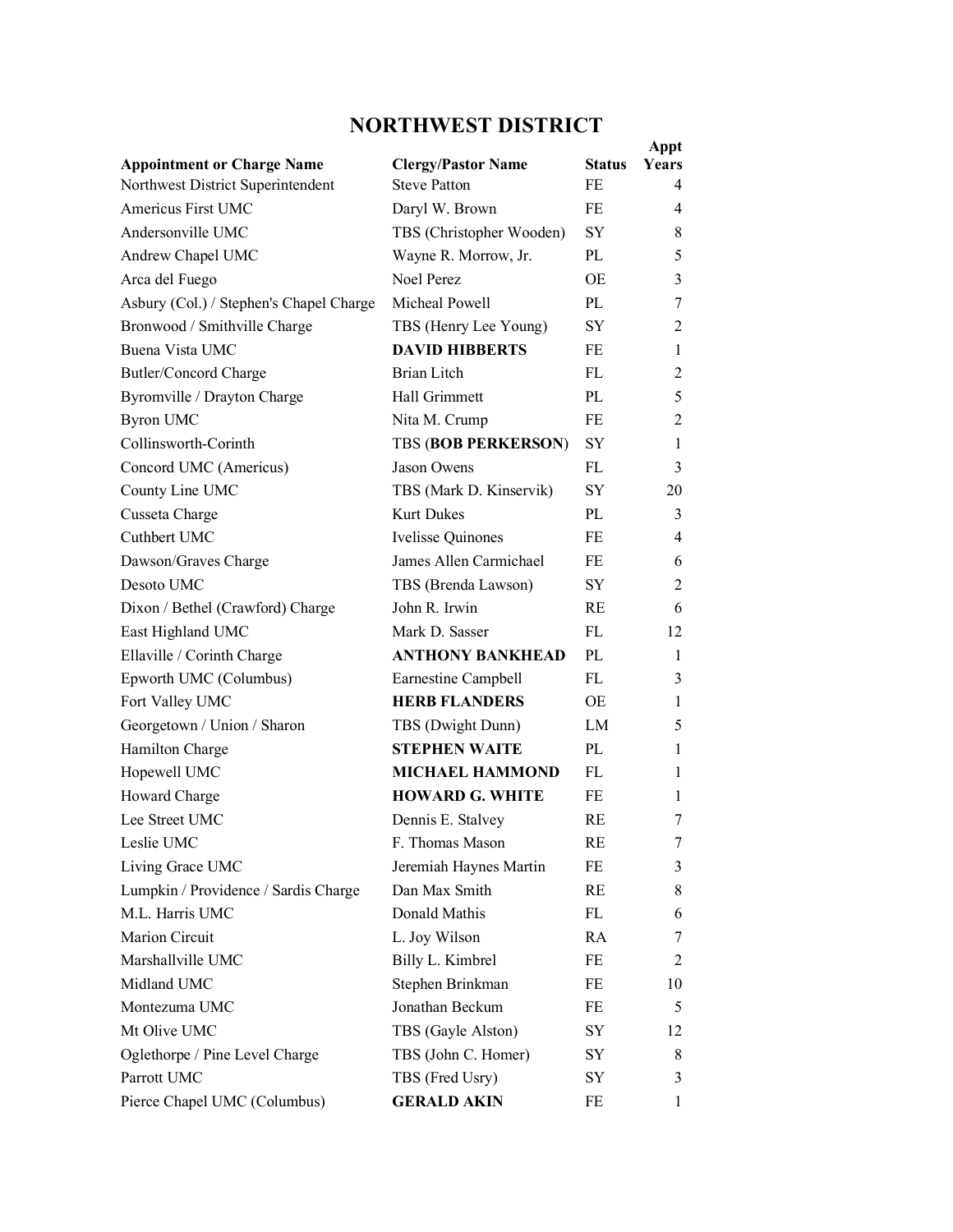| Pinehurst UMC                     | <b>TBS (GARY FOWLER)</b> | SY        | 1              |
|-----------------------------------|--------------------------|-----------|----------------|
| Plains / Preston Charge           | Robert "R.T." Beverly    | FL        | 6              |
| Powersville / Wesley Charge       | John K. Beck             | RE        | 8              |
| Reynolds / Crowell Charge         | Dan R. MacMinn           | <b>RE</b> | 4              |
| Richland UMC                      | Paul Coats               | OF        | 3              |
| Roberta UMC                       | <b>Leanette Roberson</b> | PL        | 3              |
| Salem UMC (Americus)              | Mark S. Carter           | <b>RE</b> | 6              |
| Sasser UMC                        | Wesley M. Kaylor         | RL        | 21             |
| Shellman / Trinity Charge         | Paul R. Buckhiester      | RL        | 5              |
| South Columbus UMC                | Reginald W. Williams     | FE        | 12             |
| St Luke UMC (Columbus)            | D. Thad Haygood          | FE.       | $\overline{2}$ |
| St Mark UMC (Columbus)            | <b>JEREMY ALEXANDER</b>  | <b>FE</b> | 1              |
| St Mark UMC (Columbus), Associate | Andy Ginn                | FL.       | 4              |
| St Mary's Road UMC                | Adriane McGee Burgess    | OE        | 3              |
| St Paul UMC                       | P. Shane Green           | FE        | 11             |
| St Paul UMC, Associate            | John Fugh                | FE        | 13             |
| St Paul UMC, Associate            | Edwin M. Cooper          | RE        | 4              |
| St Peter UMC (Columbus)           | Wayne Anthony            | RE        | $\overline{2}$ |
| Striplin Terrace UMC              | Rodney D. Porter         | FE        | 10             |
| Talbotton/Olive Branch            | TBS (Jessica Stanley)    | LM        | 2              |
| The Ridge UMC                     | James R. McIlrath        | FE        | 14             |
| Unadilla UMC                      | <b>TIM DeGUIRE</b>       | PL        | 1              |
| Upatoi UMC                        | Mathew Avera             | FE        | 3              |
| Vienna/Shiloh Charge              | <b>TONY CROSBY</b>       | FE        | 1              |
| Waverly Hall / Ellerslie Charge   | Alan T. Barrett          | FE        | 5              |
| <b>Woodland Charge</b>            | TBS (Jerry Chandler)     | SY.       | 5              |
| Wynnton UMC                       | <b>JASON WADE</b>        | PE        | 1              |
| Wynnton UMC, Associate            | <b>WILLIAM WALLEY</b>    | FL.       | 1              |

| A. Appointed Within the Connectional Structure: (¶344.1a,c)                  |                           |    |              |
|------------------------------------------------------------------------------|---------------------------|----|--------------|
| Director, Georgia Southwestern Wesley Foundation                             | TBS (Johnny Updike)       | SY | 5            |
| Andrew College, Chaplain & Teacher                                           | <b>Ivelisse Quinones</b>  | FE | 4            |
| Fellowship at Rose Hill                                                      | Linda Laye, Deaconess     |    | 5            |
| The Methodist Home, V.P. Church Relations, Chaplain                          | <b>LYNN MEADOWS-WHITE</b> | FE |              |
| B. Endorsed by the Division of Chaplains and Related Ministries: (¶344.1b,c) |                           |    |              |
| Magnolia Manor Chaplain (Columbus Campus)                                    | Vicki P. Scott            | FE | 6            |
| C. To Other Valid Ministries: (¶344.1d)                                      |                           |    |              |
| Columbus Hospice, Chaplain                                                   | <b>GREG HARRISON</b>      | FE | $\mathbf{1}$ |
| The Mission Society-Global                                                   | Alan T. Barrett           | FE | 33           |
| Masonic Village of Sewickley, PA                                             | Cynthia Bennett Reichard  | FE | 11           |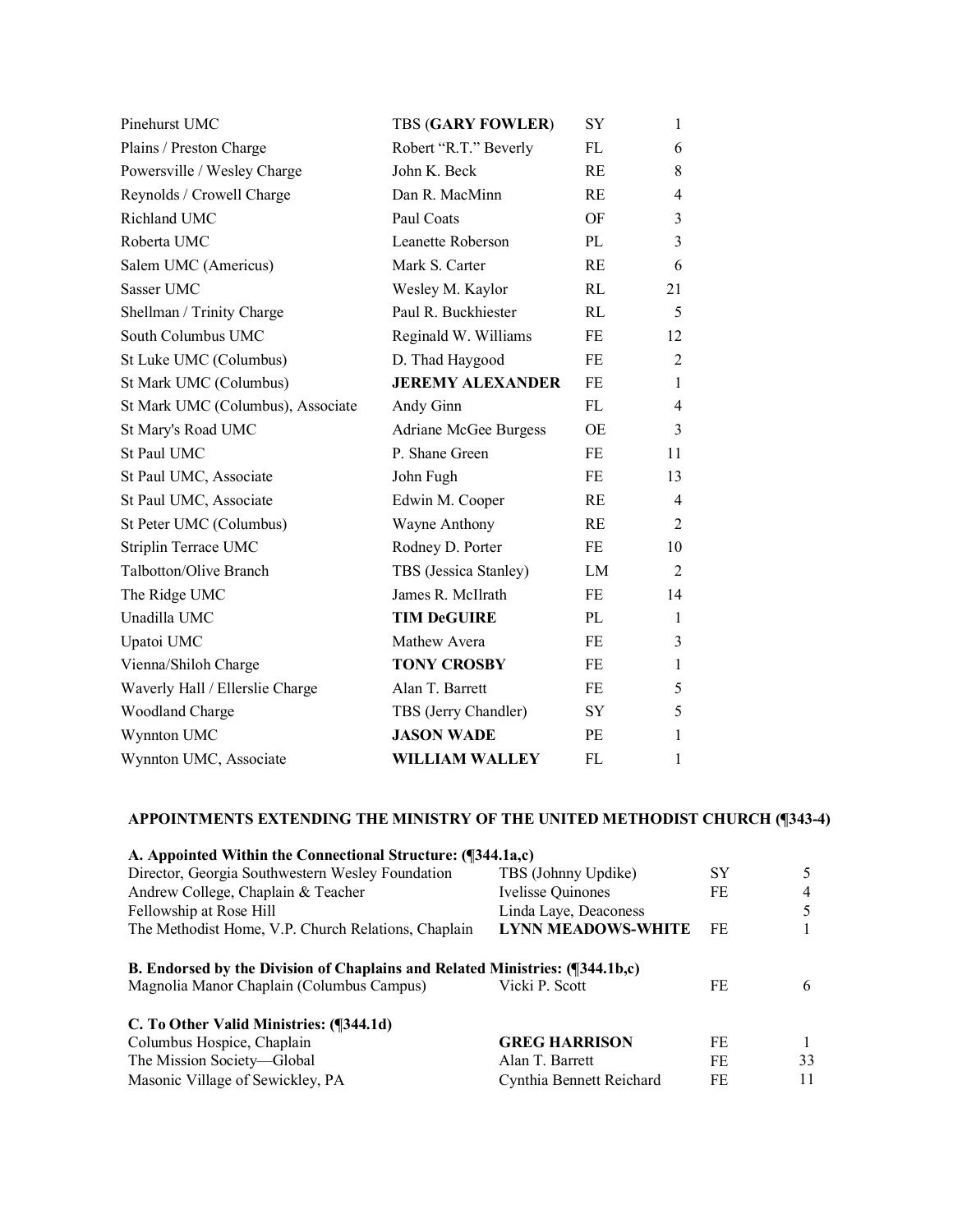#### **OTHER ANNUAL CONFERENCES (¶346.1)**

Honorable Location

| Milledgeville First UMC, Associate (North Ga. Conf.) | Stephanie H. Caldwell  | FE  | 6  |
|------------------------------------------------------|------------------------|-----|----|
| Mossy Creek UMC (North Georgia Conference)           | <b>J.P. GRANTHAM</b>   | FE  |    |
| <b>LEAVES</b>                                        |                        |     |    |
| Personal Leave                                       | Kimberly Evans         | FD. |    |
| <b>Family Leave</b>                                  | Alaina Harrison        | FD. | 3  |
| Medical Leave                                        | <b>DOUGLAS H. MAYS</b> | FE  | 2  |
| Medical Leave                                        | Ronald Smith           | FE  | 13 |
| <b>LOCATION</b>                                      |                        |     |    |
| Honorable Location                                   | Stephen Croft          | HL. | 21 |

Honorable Location R. Daniel Martin HR 40<br>Honorable Location Sanford Wills HR 57

| <b>Charge Conference</b> | <b>Name</b>           | <b>Status</b> |
|--------------------------|-----------------------|---------------|
| Hamilton UMC             | <b>Bert Alexander</b> | RE            |
| Wynnton UMC              | Cindy H. Autry        | RE            |
| St Luke UMC (Columbus)   | John Bacher           | RE            |
|                          | David Barton          | RL            |
| St Luke UMC (Columbus)   | Robert Beckum         | RE            |
| <b>Butler UMC</b>        | Paul Best             | RE            |
| <b>Byron UMC</b>         | Richard Bishop        | RE            |
|                          | Rodney Body           | RE            |
| St Luke UMC (Columbus)   | Hal Brady III         | RE            |
|                          | <b>Eddie Braswell</b> | RA            |
| Americus First UMC       | John E. Brodess       | RE            |
| Wynnton UMC              | Virginia Connelly     | <b>RD</b>     |
| St Luke UMC (Columbus)   | <b>Charles Cox</b>    | RE            |
| St Paul UMC              | Ronnie Culpepper      | RE            |
| Ellaville UMC            | <b>Thom Davies</b>    | RE            |
| St. Luke UMC (Columbus)  | Loretta Dunbar        | <b>RD</b>     |
| St Mark UMC (Columbus)   | Norman Dunlap         | RA            |
| Talbotton/Olive Branch   | James Emery           | RE            |
|                          | Marsha Emery          | RE            |
| Buena Vista UMC          | James Ford            | RA            |
| St Mark (Columbus)       | Pam France            | RE            |
| St. Luke UMC (Columbus)  | Cynthia Cox Garrard   | <b>RE</b>     |
|                          | Gerald Goodman        | RE            |
| Fort Valley UMC          | Jim Hamlin            | RE            |
| Salem UMC (Americus)     | James Hancock         | RL            |
| Plains UMC               | C. G. Haugabook, Jr.  | RE            |
| St Luke UMC (Columbus)   | David Haygood         | RE            |
|                          | Sandra Henry          | <b>RD</b>     |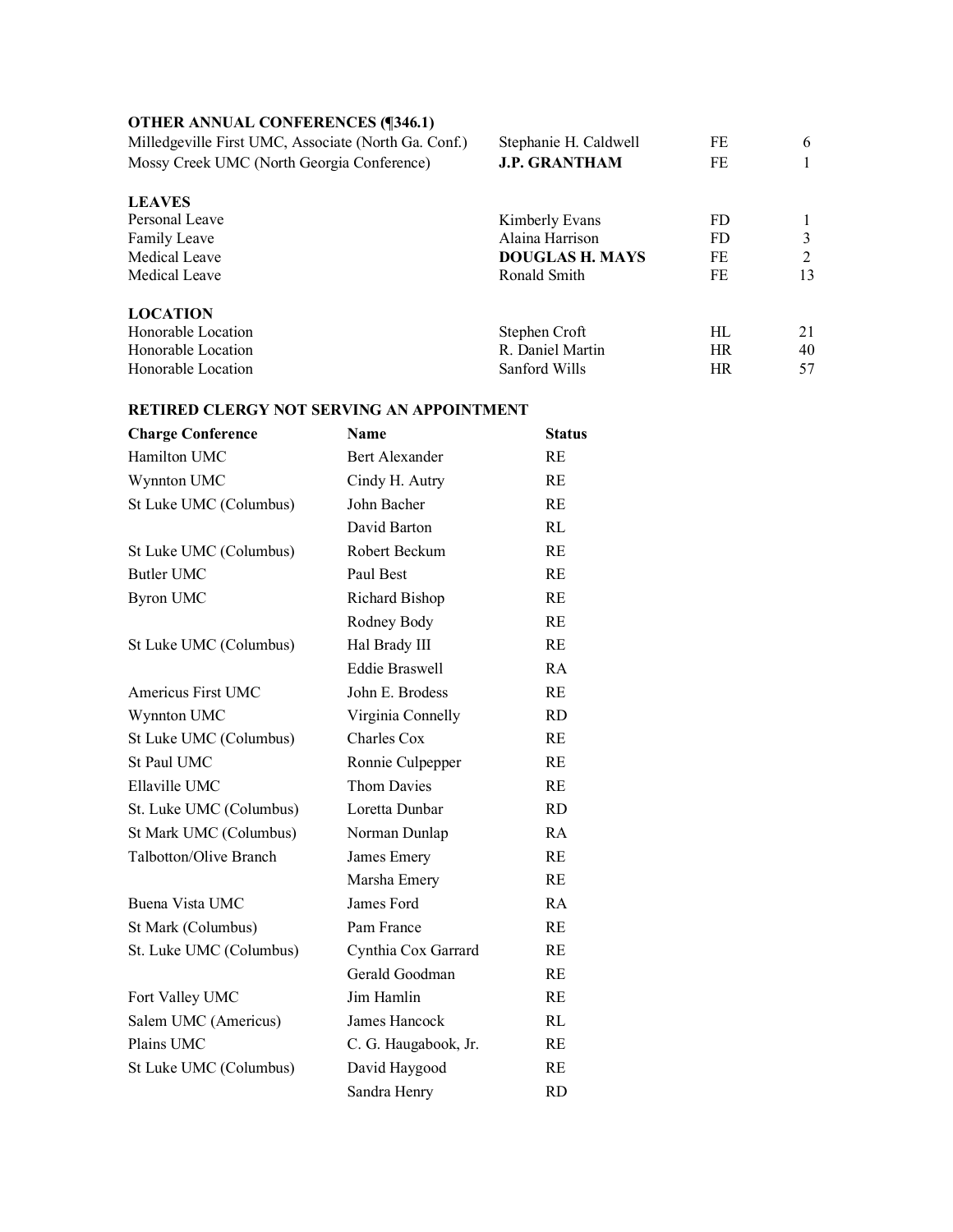|                         | Sandi Hortman (retired deaconess) |           |
|-------------------------|-----------------------------------|-----------|
| St Luke UMC             | Tom Johnson, Jr.                  | RE        |
| <b>Byron UMC</b>        | Wesley S. Jones                   | RE        |
| <b>Byron UMC</b>        | Whit Kirkland                     | RA        |
|                         | Dennis Lanning                    | <b>RE</b> |
|                         | Sharon Loyley                     | RA        |
| Wynnton UMC             | Glenn Martin                      | <b>RE</b> |
| Lee Street UMC          | Guy Mathis                        | RA        |
| St Luke UMC (Columbus)  | Rob McDaniel                      | <b>RE</b> |
| St Paul UMC             | Riley Middleton, Jr.              | <b>RE</b> |
|                         | <b>Betty Lou Miller</b>           | RE        |
| Epworth UMC (Columbus)  | Tim Paulk                         | RE        |
| Wynnton UMC             | Jimmy Pennell                     | <b>RE</b> |
| St. Luke UMC (Columbus) | <b>Ashley Randall</b>             | RE        |
| St Luke UMC (Columbus)  | Dick C. Reese                     | <b>RE</b> |
| East Highland UMC       | Larry Roberts                     | <b>RE</b> |
| <b>Byromville UMC</b>   | Jimmy Sharp                       | RE        |
| Salem UMC (Americus)    | <b>Edwin Smith</b>                | RE        |
| Crowell UMC             | William A. Smith                  | RE        |
| Roberta UMC             | Eve Tomberlin                     | RE        |
|                         | Gil C. Tripp                      | RA        |
|                         | Ellison Whitt                     | RL        |
| Americus First UMC      | W. Raymond Wilder, Jr.            | <b>RE</b> |
| Americus First UMC      | Cephas Williamson                 | <b>RE</b> |
| Tazewell UMC            | Gene Yelverton                    | RE        |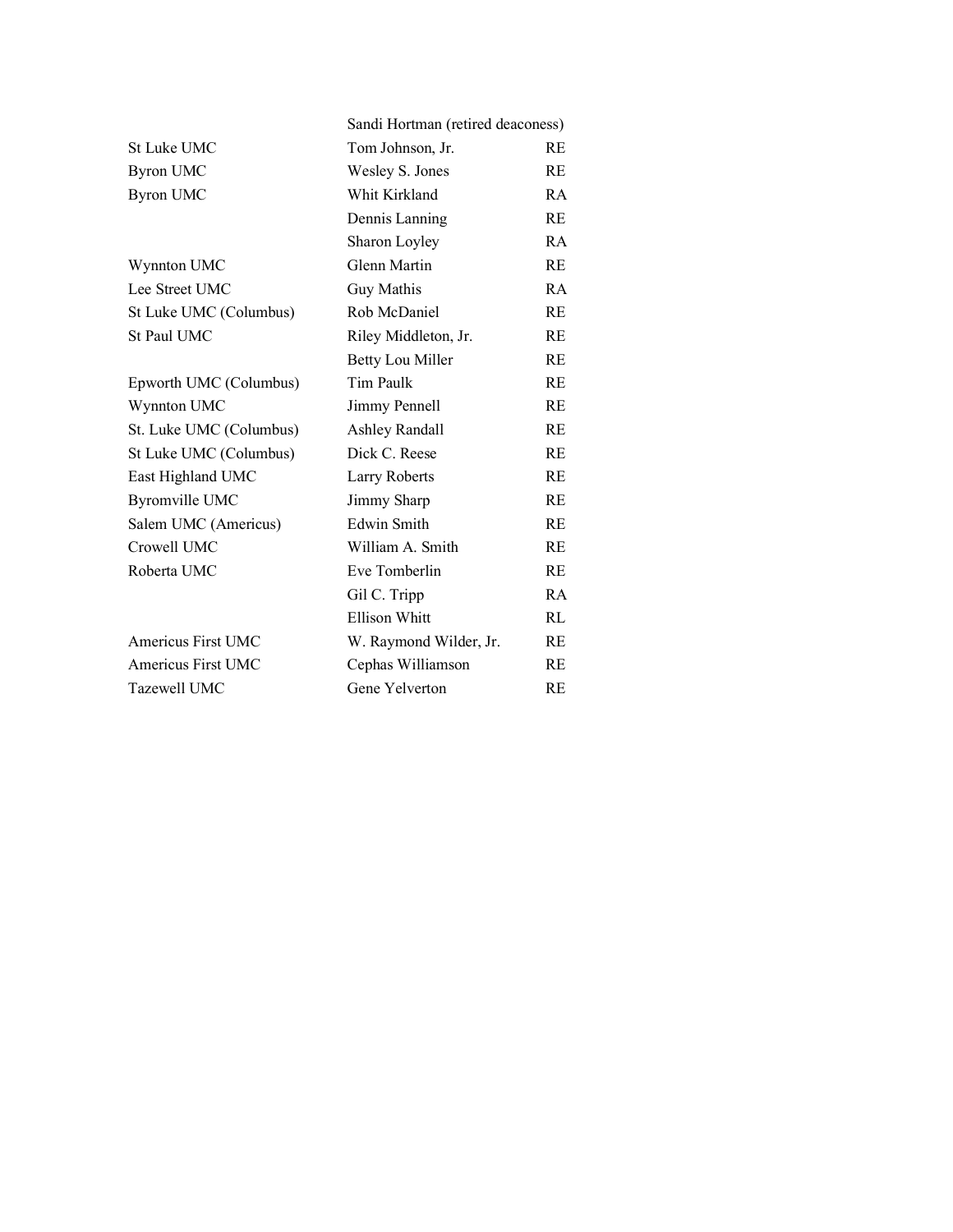# **SOUTH CENTRAL DISTRICT**

| <b>Appointment or Charge Name</b>         | <b>Clergy/Pastor Name</b>     | <b>Status</b> | Appt<br><b>Years</b> |
|-------------------------------------------|-------------------------------|---------------|----------------------|
| South Central Superintendent              | Paula Lewis                   | FE            | 4                    |
| Adel UMC                                  | Robert William Wood           | FE            | 4                    |
| Alapaha / Enigma Parish                   | Henry Dwight Bishop           | RE            | $\overline{4}$       |
| Alma / Elizabeth Chapel Charge            | <b>LAUREN WEST</b>            | PE            | 1                    |
| Baxley First / Graham Parish              | Steven Dennis Meguiar         | AM            | 9                    |
| Bemiss UMC                                | Jerry Hudson                  | FL            | 2                    |
| <b>Bickley UMC</b>                        | Kenneth Joey Floyd            | OF            | 5                    |
| <b>Blackshear First UMC</b>               | Mary Ann Braswell             | FE            | $\overline{4}$       |
| Brookfield UMC                            | TBS (Elizabeth Jeannie Foe)   | LM            | $\overline{4}$       |
| <b>Broxton Circuit</b>                    | Josh Mclemore                 | FL            | $\overline{2}$       |
| Campground UMC                            | TBS (Victor Anderson Capshaw) | LM            | 12                   |
| Central UMC                               | R. Christopher Ramsey         | FE            | 2                    |
| Central UMC, Associate                    | <b>B.J. Funk</b>              | RL.           | 6                    |
| Chula / Harding Charge                    | TBS (James Hall)              | SY            | $\overline{4}$       |
| Douglas First UMC                         | James Sapp                    | FE            | 3                    |
| Gilchrist Park UMC                        | TBS (Robert Clark)            | SY.           | 7                    |
| Hahira UMC                                | Michael Davis                 | FE            | 8                    |
| Harper's Chapel UMC                       | <b>MICHELLE DAILEY</b>        | OE            | 1                    |
| Hazlehurst / Philadelphia Charge          | Allen W. Hartsfield           | FE            | $\overline{4}$       |
| Hebardville UMC                           | S. Dwayne Smith               | PL            | 28                   |
| Helena/ Mt Olivet/ Mt Zion/ Midway Parish | Aubrey Abbott                 | PL            | 3                    |
| Herring Memorial UMC                      | TBS (Greg Battle)             | SY            | 9                    |
| Homerville UMC                            | Joseph Carter                 | PE            | 5                    |
| Jacksonville Circuit                      | Gary R. Carter                | RL            | 13                   |
| Jamestown UMC                             | TBS (Rebecca Ramsey)          | SY.           | $\overline{4}$       |
| Lake Park UMC                             | <b>SANDRA CONLEY</b>          | FE            | 1                    |
| Lakeland / Springhead                     | <b>LARRY W. HAUSER</b>        | FL            | 1                    |
| Lenox UMC                                 | TBS (Don Baker)               | SΥ            | 3                    |
| Lone Hill / Sweetwater / Axson Parish     | Lori Howell-Miller            | PL            | 7.                   |
| Lumber City / Dodges Chapel               | Andy R. Brownley              | RA            | 6                    |
| Manor UMC                                 | Lynn Barber                   | PL            | 3                    |
| Martha Memorial / Mershon Charge          | TBS (Tony Walsh)              | SY            | 10                   |
| McRae UMC                                 | Jesus Ramon Hernandez         | FE            | 3                    |
| Mt Calvary UMC                            | Roger Mays                    | RE            | 4                    |
| Mt Zion UMC (Valdosta)                    | Gordon Van Namee              | OR.           | 2                    |
| Nashville UMC                             | Mark A. Addington             | FE            | 7                    |
| New Harvest                               | <b>TBS (BEN HASTY)</b>        | LM            | 1                    |
| North Baxley Charge                       | Gary V. Page                  | RL            | 2                    |
| Ocilla / Irwinville Charge                | John H. "Jay" Roberson        | FE            | 10                   |
| Omega UMC                                 | TBS (Christopher House)       | SY            | 6                    |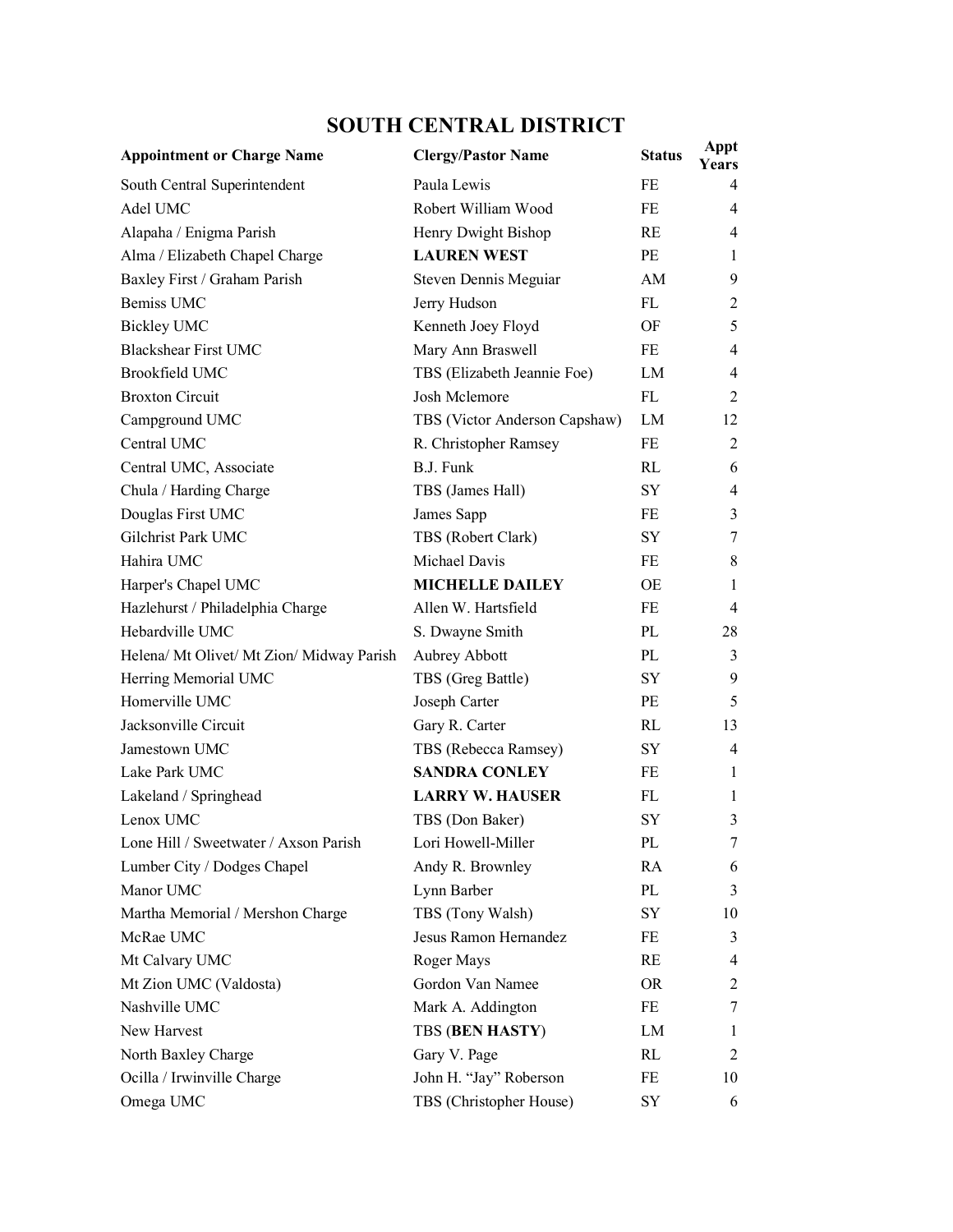| Patterson UMC                     | William Glenn Rainey       | <b>OR</b> | 5              |
|-----------------------------------|----------------------------|-----------|----------------|
| Pearson / Live Oak Charge         | TBS (Gary W. Griffin)      | SY        | $\overline{2}$ |
| Pine Level UMC                    | TBS (Mike Heitzman)        | SY        | $\overline{2}$ |
| Ray City / Community Charge       | TBS (Stacey Hanson)        | <b>OE</b> | $\overline{2}$ |
| Salem UMC                         | Russell A. Elkins          | RE        | 9              |
| Scott's Chapel UMC                | <b>MICHELLE DAILEY</b>     | <b>OE</b> | $\mathbf{1}$   |
| Shelton Chapel UMC                | <b>TBS (CARLOS CROSBY)</b> | LM        | 1              |
| Shiloh UMC                        | Russell A. Elkins          | <b>RE</b> | 9              |
| South Baxley Circuit              | W. Robert Gale             | FE        | 6              |
| South Central Hispanic Ministries | Jorge Moreno               | <b>OE</b> | 4              |
| Sparks UMC                        | John H. Harrington         | RL        | 5              |
| St Johns UMC                      | Bob Leon Jernigan          | <b>OR</b> | 8              |
| St Mark / West Green Charge       | Chris Calhoun              | PL        | 6              |
| <b>St Peters UMC</b>              | Annette W. Brooks          | RL        | 10             |
| Statenville UMC                   | William Whit Byram         | <b>FE</b> | $\overline{2}$ |
| Surrency / Bethel                 | TBS (LAURI JO UPCHURCH)    | SY        | 1              |
| <b>Tifton First UMC</b>           | William "Chip" Grantham    | FE        | 5              |
| Tifton First UMC, Associate       | <b>Trevor Ward</b>         | FL        | $\overline{2}$ |
| Trinity UMC (Tifton)              | TBS (Randall Hand)         | SY        | 6              |
| Trinity UMC (Waycross)            | Michael E. Myers           | FE        | 7              |
| Unity UMC                         | Michael Green              | FL.       | 2              |
| Valdosta First UMC                | Gary Anthony McPhail       | FE        | 3              |
| Valdosta First UMC, Associate     | <b>MATT MULLIS</b>         | PL        | $\mathbf{1}$   |
| Waresboro UMC                     | TBS (John Miller)          | SY.       | 6              |
| Waycross First UMC                | <b>CHRISTY BANDY</b>       | FE        | 1              |
| Willacoochee / Beulah Charge      | Lauri Hartley              | FL        | 6              |
| Winona Park UMC                   | Douglas Tolson             | FL.       | 4              |
| Wright's Chapel UMC               | James E. Davis             | RE        | 6              |

| A. Appointed Within the Connectional Structure: (¶344.1a,c) |                   |           |    |
|-------------------------------------------------------------|-------------------|-----------|----|
| Magnolia Manor, Vice Pres. for Church Relations             | Henry Bass        | <b>RE</b> | 4  |
| Wesley Foundation Director, Valdosta State University       | C.J. Harp         | FL        | 15 |
| Perkins School of Theology, Associate Professor             | Hugo Magallanes   | FE        | 16 |
| C. To Other Valid Ministries: (¶344.1d)                     |                   |           |    |
| Missionary, Wycliffe Bible Translator                       | John C. Rentz     | FE        | 24 |
| <b>LEAVES</b>                                               |                   |           |    |
| Extended Leave (Diaconal Minister)                          | Pamela Goff       | DM        | 22 |
| <b>LOCATION</b>                                             |                   |           |    |
| Administrative Location                                     | Jimmie Cone       | AI.       | 18 |
| Honorable Location                                          | Billy DeMersseman | HL        | 9  |
|                                                             |                   |           |    |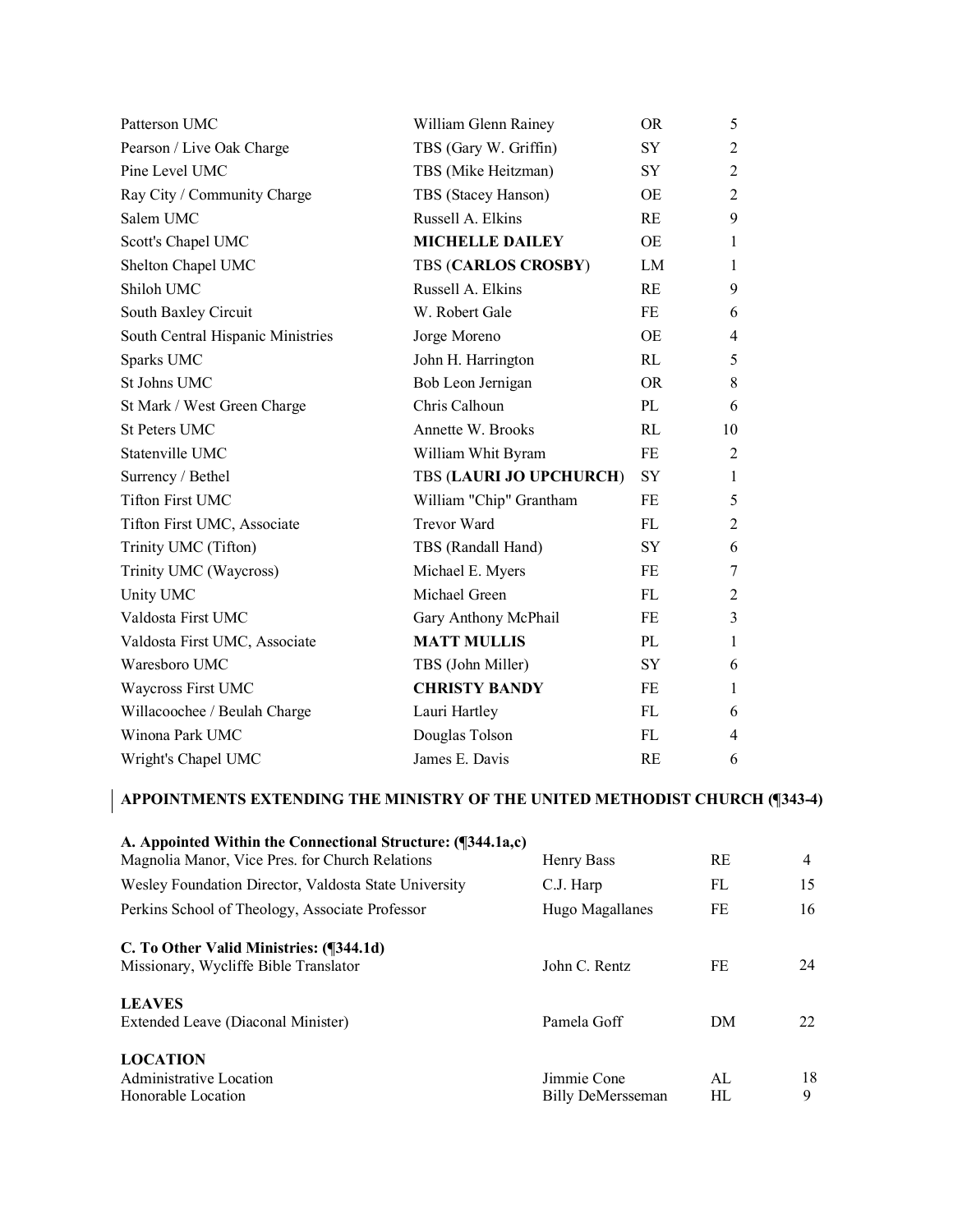| <b>Charge Conference</b> | Name                  | <b>Clergy Status</b> |
|--------------------------|-----------------------|----------------------|
| Valdosta First UMC       | <b>Charles Adams</b>  | RE                   |
| Wrights Chapel UMC       | Jacque Asbel          | RL                   |
|                          | <b>Jack Atkinson</b>  | RE                   |
|                          | Willie Beasley        | RE                   |
| Douglas UMC              | Earl Bishop           | RL                   |
| <b>Broxton UMC</b>       | Elick Bullington, Jr. | RE                   |
|                          | V. L. Daughtery, Jr.  | RE                   |
| Valdosta First UMC       | O. C. Dean, Jr.       | RE                   |
|                          | Evelyn Duvall         | RL                   |
|                          | James Duvall          | RE                   |
| Philadelphia             | David Griffin         | RL                   |
|                          | J. Felton Harden      | <b>OR</b>            |
| Bemiss UMC               | Carl Howard           | RE                   |
| Mt Calvalry              | Ronnie Howell         | RE                   |
| Wesley UMC               | Tommy Maddox          | RE                   |
| Unity UMC                | Glenn McCranie        | RE                   |
| Douglas UMC              | Carl McDonald         | <b>HR</b>            |
|                          | John McGowan          | RE                   |
| Ray City UMC             | F. Wayne Mitchell     | RL                   |
|                          | Reese J. Nelson       | <b>RD</b>            |
| Central UMC              | John O'Connor         | RL                   |
| Douglas First UMC        | James Osborn          | RE                   |
|                          | D. Eugene Pollett     | RE                   |
|                          | James Daniel Robinson | RL                   |
| Adel UMC                 | William Ryan          | RE                   |
| Valdosta First           | Diane Elizabeth Shedd | RE                   |
|                          | David Tart III        | RE                   |
| Jamestown UMC            | Lonzie Wester         | RE                   |
| Central UMC              | Donald Woeltjen       | RE                   |
| Winona Park UMC          | J. W. Womble          | RL                   |
|                          |                       |                      |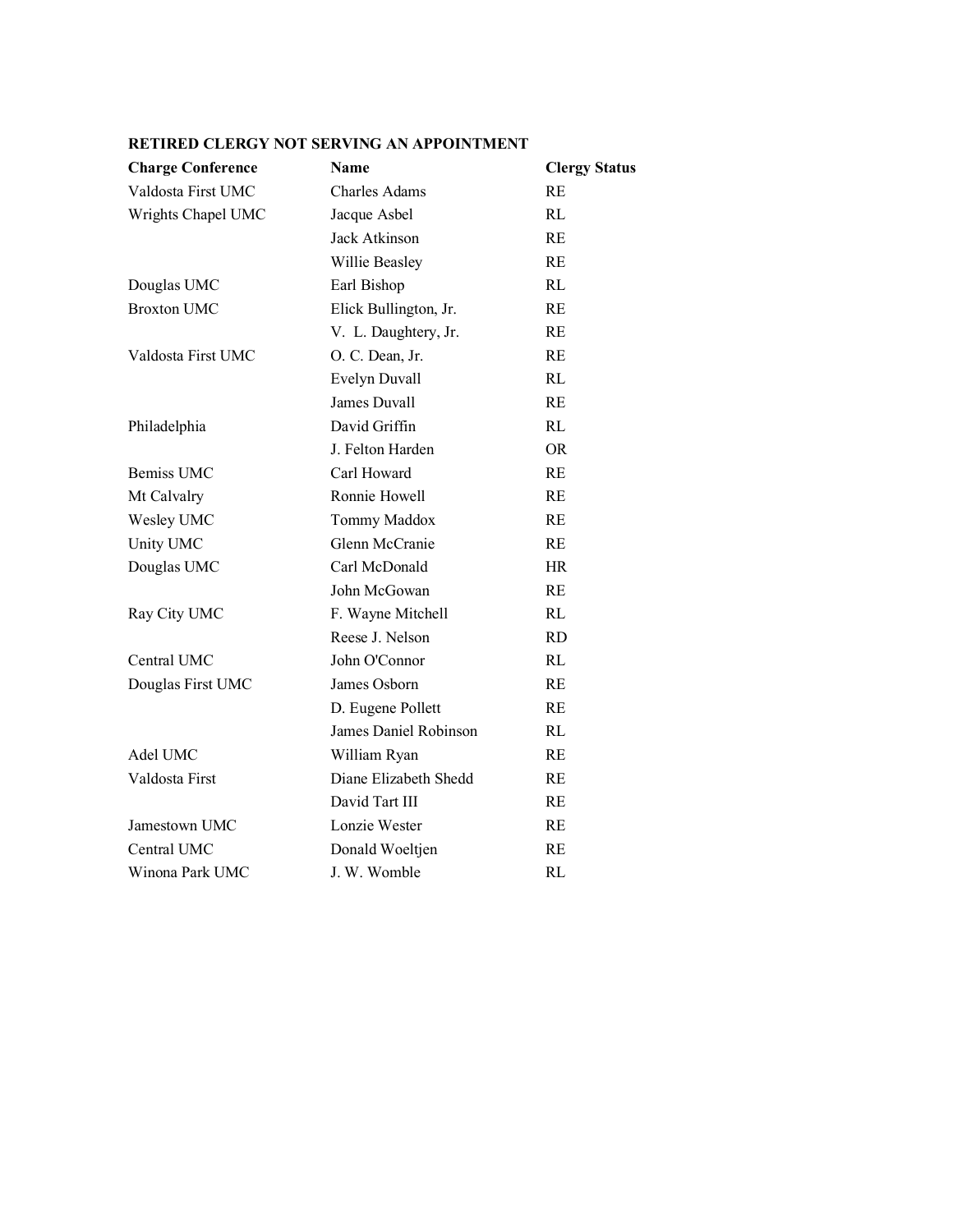# **SOUTHWEST DISTRICT**

| <b>Appointment or Charge Name</b>          | <b>Clergy/Pastor Name</b>    | <b>Status</b> | Appt<br><b>Years</b> |
|--------------------------------------------|------------------------------|---------------|----------------------|
| Southwest District Superintendent          | Doreen Smalls                | FE            | 5                    |
| Albany First UMC                           | James R. Morrow              | FE            | 2                    |
| Albany First UMC, Deacon                   | Anna Miller                  | <b>FD</b>     | $\overline{4}$       |
| Albany First UMC, Associate                | <b>LAUREL GRIFFITH</b>       | FL            | 1                    |
| Arlington / Edison / Vincent Charge        | Charles D. "Buddy" Coss      | RL            | 6                    |
| Ashburn / Sycamore Circuit                 | Jonathan Fuller              | FE            | 3                    |
| Attapulgus / Climax                        | Lyndal C. Hurley             | RE            | 12                   |
| Avalon UMC                                 | Debra C. Cone                | AM            | 8                    |
| <b>Baconton UMC</b>                        | Ernie R. Rogers              | RL            | 15                   |
| Bainbridge First UMC                       | Melissa Traver               | FE            | 4                    |
| Bainbridge Hispanic (Casa de Vida y Paz)   | Jorge Moreno                 | OE            | $\overline{4}$       |
| Beulah UMC                                 | TBS (Janice Masters)         | LM            | $\overline{4}$       |
| <b>Blakely Charge</b>                      | Lori Lewis                   | FL.           | 5                    |
| <b>Blakely First UMC</b>                   | Tucker A. Lewis              | FE            | 5                    |
| Boston / Oak Grove Charge                  | TBS (W.A. Parrish)           | SY            | 6                    |
| Branchville / Sutton Chapel Charge         | H. Lynn Roberts              | AM            | 22                   |
| Cairo Charge                               | TBS (David Moye)             | SY.           | 2                    |
| Cairo First UMC                            | <b>SAMUEL E. VERNON</b>      | FE            | 1                    |
| Calvary / Bethel / Centennial Charge       | Royce Johnson, Jr.           | PL            | $\overline{2}$       |
| Camilla UMC                                | Peter W. Vermeulen           | FE            | 2                    |
| Christ UMC (Albany)                        | Gary Brady                   | RL            | 3                    |
| Colquitt UMC                               | <b>CHRISTOPHER SHOEMAKER</b> | <b>FE</b>     | $\mathbf{1}$         |
| Cooks Union UMC                            | Reita Jean Watson            | FL            | 6                    |
| Cordele First UMC                          | Larry H. Rollins             | FE            | 5                    |
| Cordele First UMC, Associate (Nuevo Pacto) | Tania Montero                | FL            | $\overline{2}$       |
| Damascus / Shingler                        | <b>TBS</b>                   |               |                      |
| Dixie / Ozell Charge                       | Sally K. Flowers             | RE            | 3                    |
| Doerun / Funston Charge                    | TBS (James Kirk Beckham)     | SY            | 5                    |
| El Faro / Morgan Hispanic Mission          | R. Felipe Ricardo            | ОE            | C                    |
| Evelyn / Pavo                              | <b>JOHN H. STEPHENS</b>      | RE            | 1                    |
| Faceville Charge                           | TBS (Emory Smith)            | SY            | 10                   |
| Fort Gaines Charge                         | Randy Spicer                 | RL            | 4                    |
| Friendship UMC (Donalsonville)             | Nathan C. Lehman             | FE            | 5                    |
| Hand Memorial / Bethany Charge             | Kathy Israel McLeod          | FE            | 5                    |
| Hartsfield / Burns Memorial Charge         | Frank Danner                 | RL            | 4                    |
| Iron City / Jakin / Brinson Charge         | George Masciarelli           | PL            | 7                    |
| Kimball UMC                                | TBS (Lori Anderson)          | SY            | $\overline{c}$       |
| Leary Charge                               | Charles Ed Thomas            | PL            | 6                    |
| Leesburg UMC                               | Lee Daniel Smith             | FE            | 10                   |
| Leila UMC                                  | TBS (Steve Gilbert)          | ${\rm LM}$    | 5                    |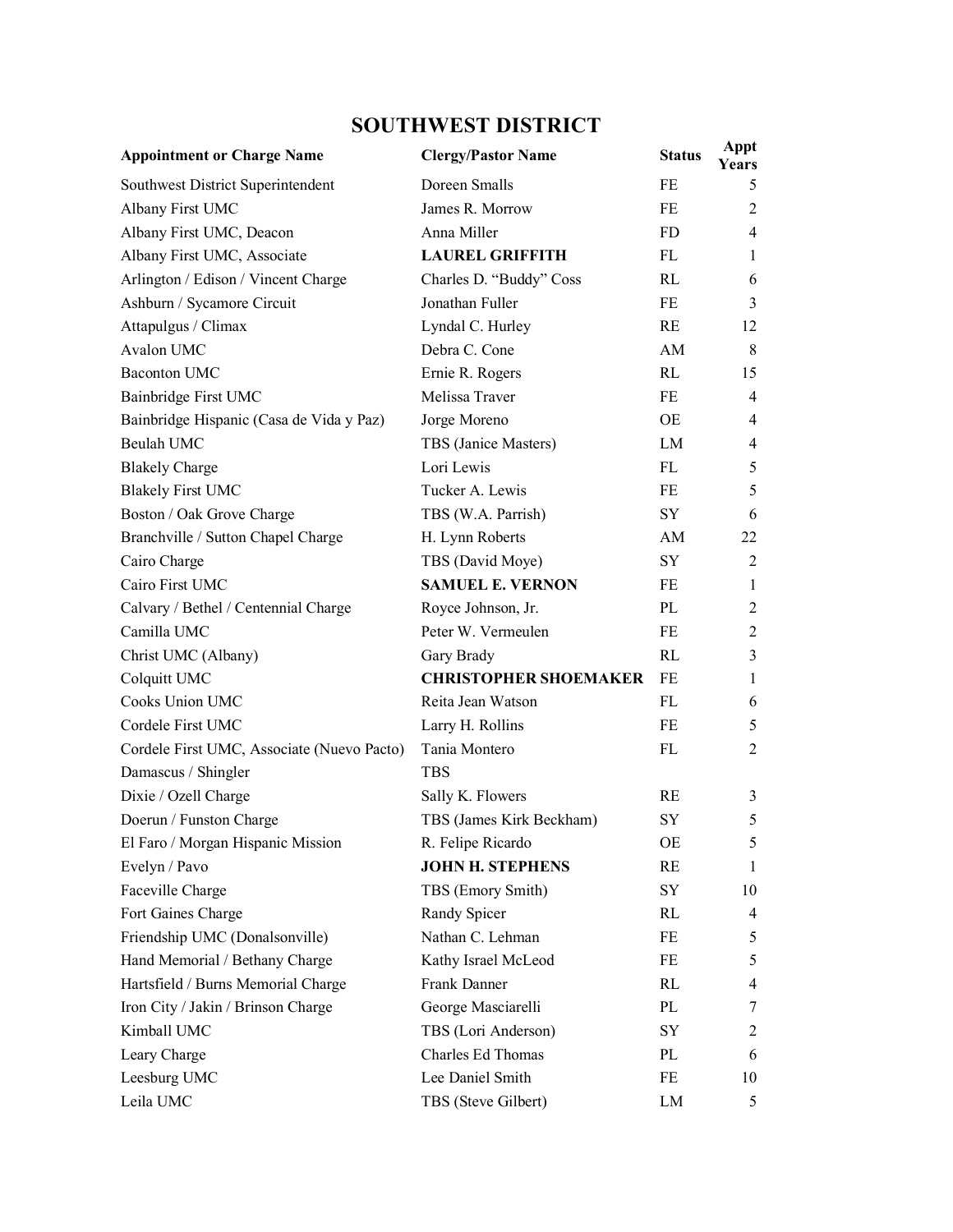| Metcalfe Charge                     | Christopher Lance Kindred | PL        | 6              |
|-------------------------------------|---------------------------|-----------|----------------|
| Midway UMC (Cordele)                | Edgar Eschmann            | RI        | 8              |
| Morningside UMC (Albany)            | TBS (Janice Masters)      | LM        | 4              |
| Moultrie First UMC                  | Richard M. Wright         | FE        | $\overline{2}$ |
| Mt Zion (Campground) UMC            | John Harrington           | RL        | 5              |
| Norman Park UMC                     | L. Alvin Lewis            | RE        | 10             |
| Palmyra Road UMC                    | <b>CEDRIC JACKSON</b>     | PL        | 1              |
| Peavy / Hatley Charge               | TBS (Lori McCalvin)       | LM        | 3              |
| Pinson Memorial UMC                 | Janet Sack                | FL        | 2              |
| Porterfield Memorial UMC            | Josh Duckworth            | FE        | 2              |
| Porterfield Memorial UMC, Associate | Clarence "Chuck" Knight   | FL        | 2              |
| Poulan UMC                          | TBS (Dan Harper)          | <b>SY</b> | 3              |
| Putney UMC                          | <b>AMY BOWEN CARTER</b>   | PL        | $\mathbf{1}$   |
| Quitman UMC                         | Craig Rikard              | RE        | 2              |
| Rebecca UMC                         | Margaret Bloodworth       | PL        | 6              |
| Recovery UMC                        | TBS (Charles Boyd)        | LM        | 10             |
| Reynolds Chapel UMC (Donalsonville) | TBS (Jeffrey Spicer)      | SY        | 3              |
| Spring Hill UMC                     | TBS (TOMMY WRIGHT)        | LM        | 1              |
| Sumner / TyTy Charge                | Mark Oliver               | PL        | 6              |
| Thomasville First UMC               | Carrie Myers              | FE        | 3              |
| Warwick UMC                         | <b>Steven Purnell</b>     | FL        | 3              |
| Weeks Chapel UMC                    | William Whit Byram        | FE        | 3              |
| Wenona UMC                          | Margaret Bloodworth       | PL        | 5              |
| Wesley Chapel UMC                   | Thomas Parrish            | PL        | 4              |
| Westtown UMC                        | Cedric Jackson            | PL        | 3              |
| Whigham UMC                         | <b>GARY MORRIS</b>        | RL        | 1              |

| A. Appointed Within the Connectional Structure: (¶344.1a,c)                  |                   |           |    |
|------------------------------------------------------------------------------|-------------------|-----------|----|
| Vashti Center, Dir. of Spiritual Life                                        | Amanda Messer     | <b>OD</b> | 5  |
| B. Endorsed by the Division of Chaplains and Related Ministries: (¶344.1b,c) |                   |           |    |
| United States Air Force, Chaplain                                            | Thomas Ed Fussell | FE        | 16 |
| C. Other Valid Ministries: (¶344.1d)                                         |                   |           |    |
| Ashford Memorial Methodist Church (Watkinsville, Ga.)                        | Robert Greene     | FE        | 2  |
| Walsh University, Assistant Professor                                        | Kenneth Myers     | FE        | 2  |
| <b>STUDENT LOCAL PASTOR (¶318.3)</b>                                         |                   |           |    |
| Bethany UMC (Fayetteville, North Ga. Conference)                             | Drew West         | SL.       | 2  |
| <b>LEAVES</b>                                                                |                   |           |    |
| <b>Transitional Leave</b>                                                    | ALEX ROY TRACY    | FE        |    |
| <b>LOCATION</b>                                                              |                   |           |    |
| Honorable Location                                                           | Anna Juran-Kelley | HL.       | 10 |
| Honorable Location – Retired                                                 | Luanne Kemper     | <b>HR</b> | 4  |